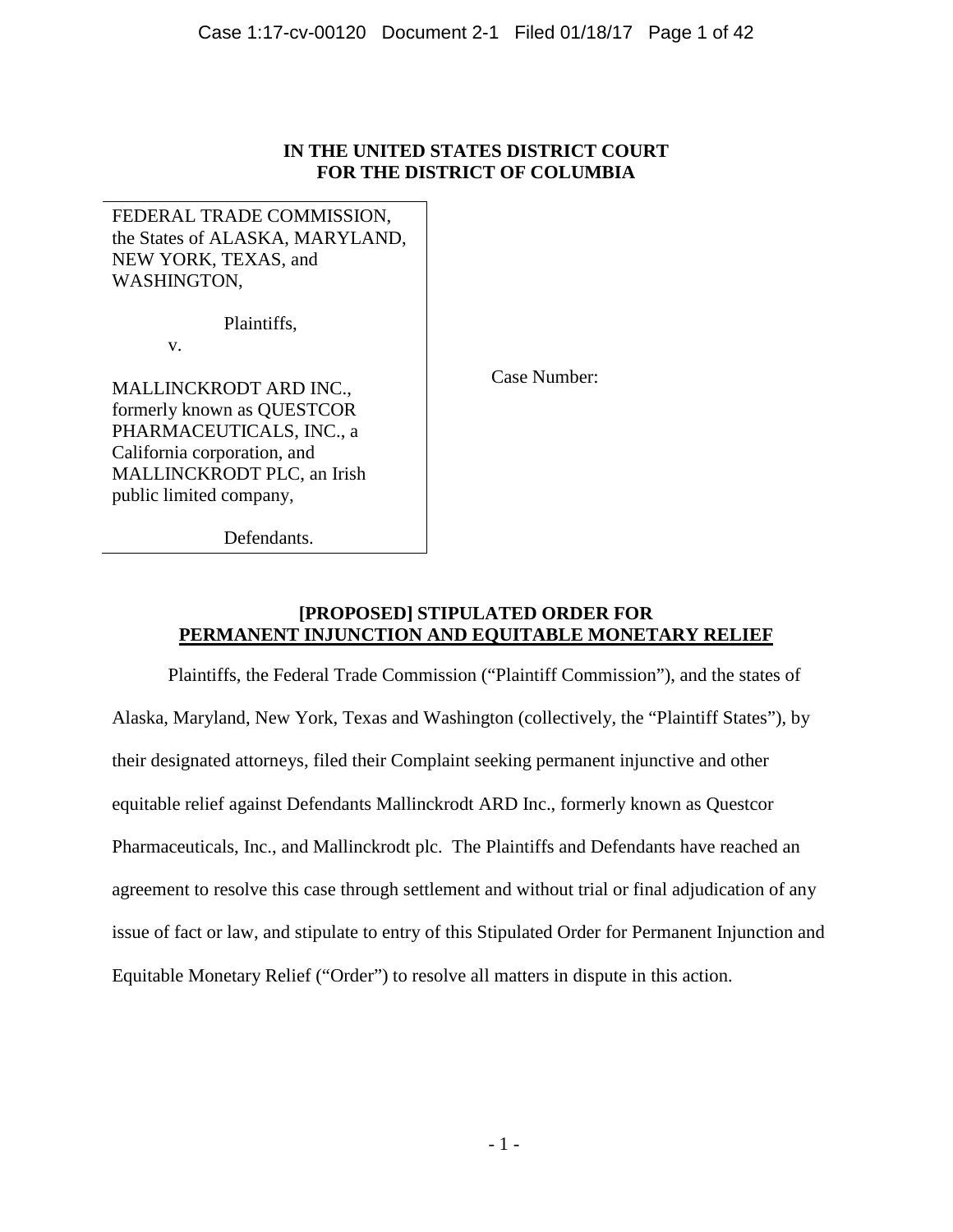# **DEFINITIONS**

For purposes of this Order, the following definitions shall apply:

- thereof, and all correspondence between the holder and the FDA related thereto. 1. "Application(s)" means any and all of the following: "New Drug Application" ("NDA"), "Abbreviated New Drug Application" ("ANDA"), "Supplemental New Drug Application" ("SNDA"), or "Marketing Authorization Application" ("MAA"), the applications for a Synthetic ACTH Product filed or to be filed with the FDA pursuant to 21 C.F.R. Part 314 *et seq*., and all supplements, amendments, and revisions thereto, any preparatory work, registration dossier, drafts and data necessary for the preparation "Application" also includes an "Investigational New Drug Application" ("IND") filed or to be filed with the FDA pursuant to 21 C.F.R. Part 312, and all supplements, amendments, and revisions thereto, any preparatory work, registration dossier, drafts and data necessary for the preparation thereof, and all correspondence between the holder and the FDA related thereto.
- 2. "Clinical Trial(s)" means a controlled study in humans of the safety, efficacy or bioequivalence of a Synthetic ACTH Product, and includes, without limitation, such clinical trials as are designed to support expanded labeling or to satisfy the requirements of the FDA in connection with any Application and any other human study used in the research and Development of a Synthetic ACTH Product.
- 3. "Closing Date" means the date on which the Defendants (or a Licensing Trustee appointed pursuant to Paragraph V of this Order) consummate a transaction to grant the Synacthen Sublicense as required by this Order.
- 4. "Commercialize" means to market, promote, distribute, import, offer to sell, and/or sell a Synthetic ACTH Product.

 $-2-$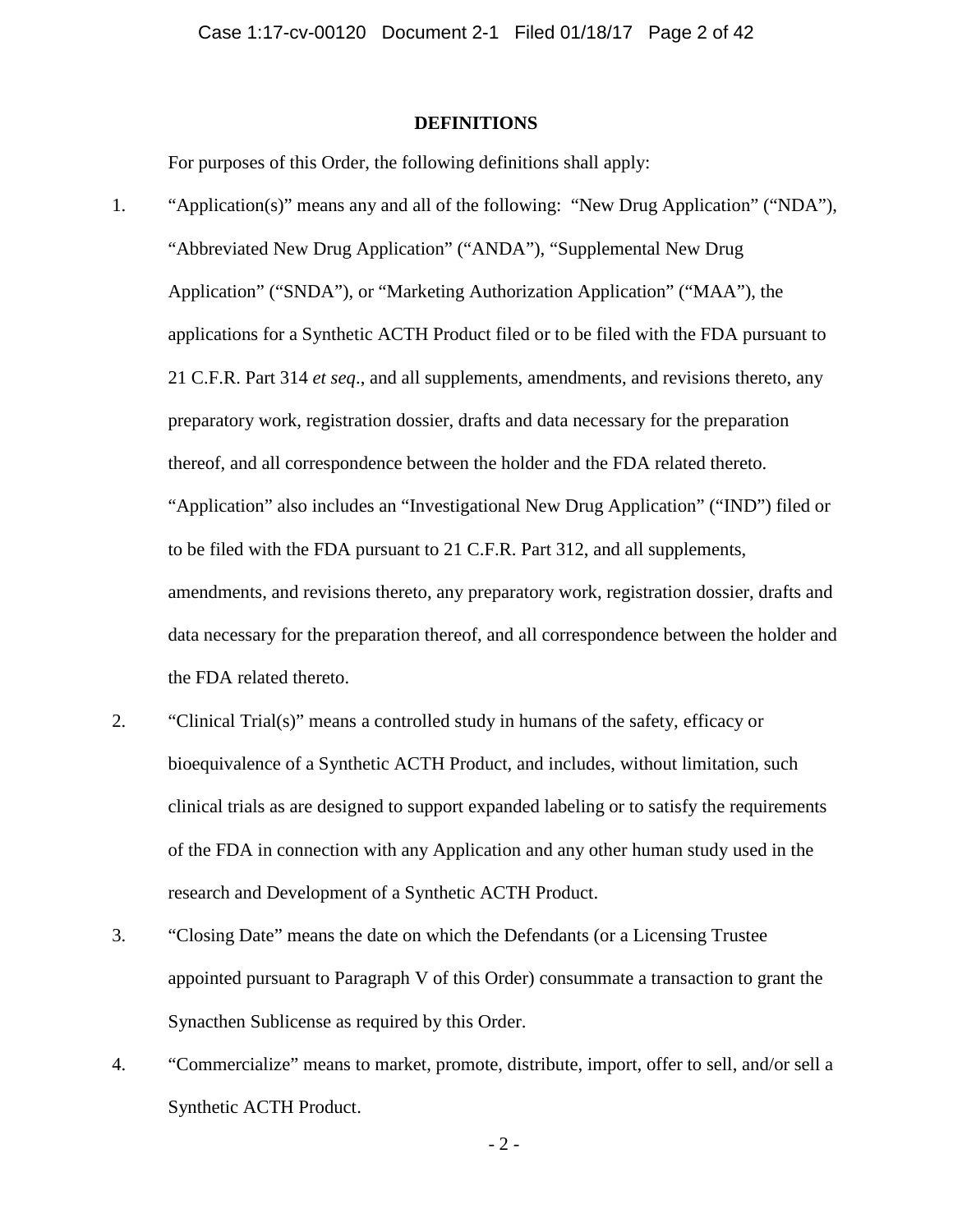- 5. "Defendant(s)" means Questcor and Mallinckrodt plc, individually and collectively.
- export, transport, promotion, marketing, and sale of a Synthetic ACTH Product 6. "Development" means all preclinical and clinical drug development activities, including test method development and stability testing; toxicology; formulation; process development; manufacturing scale-up; development-stage manufacturing; quality assurance/quality control development; statistical analysis and report writing; conducting Clinical Trials for the purpose of obtaining any and all approvals, licenses, registrations or authorizations from the FDA necessary for the manufacture, use, storage, import, (including any government price or reimbursement approvals); Synthetic ACTH Product approval and registration; and regulatory affairs related to the foregoing. "Develop" means to engage in Development.
- Anchorage, AK 99501; Chief, Antitrust Division, Maryland Office of the Attorney 7. "Designated State Representatives" means the following: Chief Assistant Attorney General, Consumer Protection Unit, Alaska Department of Law, 1031 W. 4th Ave. #200, General, 200 St. Paul Place, 19th Floor, Baltimore, MD 21202-2021; Chief, Antitrust Bureau, Office of the New York State Attorney General, 120 Broadway, New York, NY 10271; Chief, Antitrust Section, Consumer Protection Division, Texas Office of the Attorney General, P.O. Box 12548, Austin, TX 78711-2548; and Antitrust Division Chief, Office of the Attorney General of Washington State, 800 5th Ave, Ste. 2000, Seattle, WA 98104.
- 8. "Drug Substance" means the active pharmaceutical ingredient tetracosactide acetate (a synthetic ACTH analogue) contained in Synacthen having the structure set forth in Confidential Appendix A, and all other salt forms of such tetracosactide.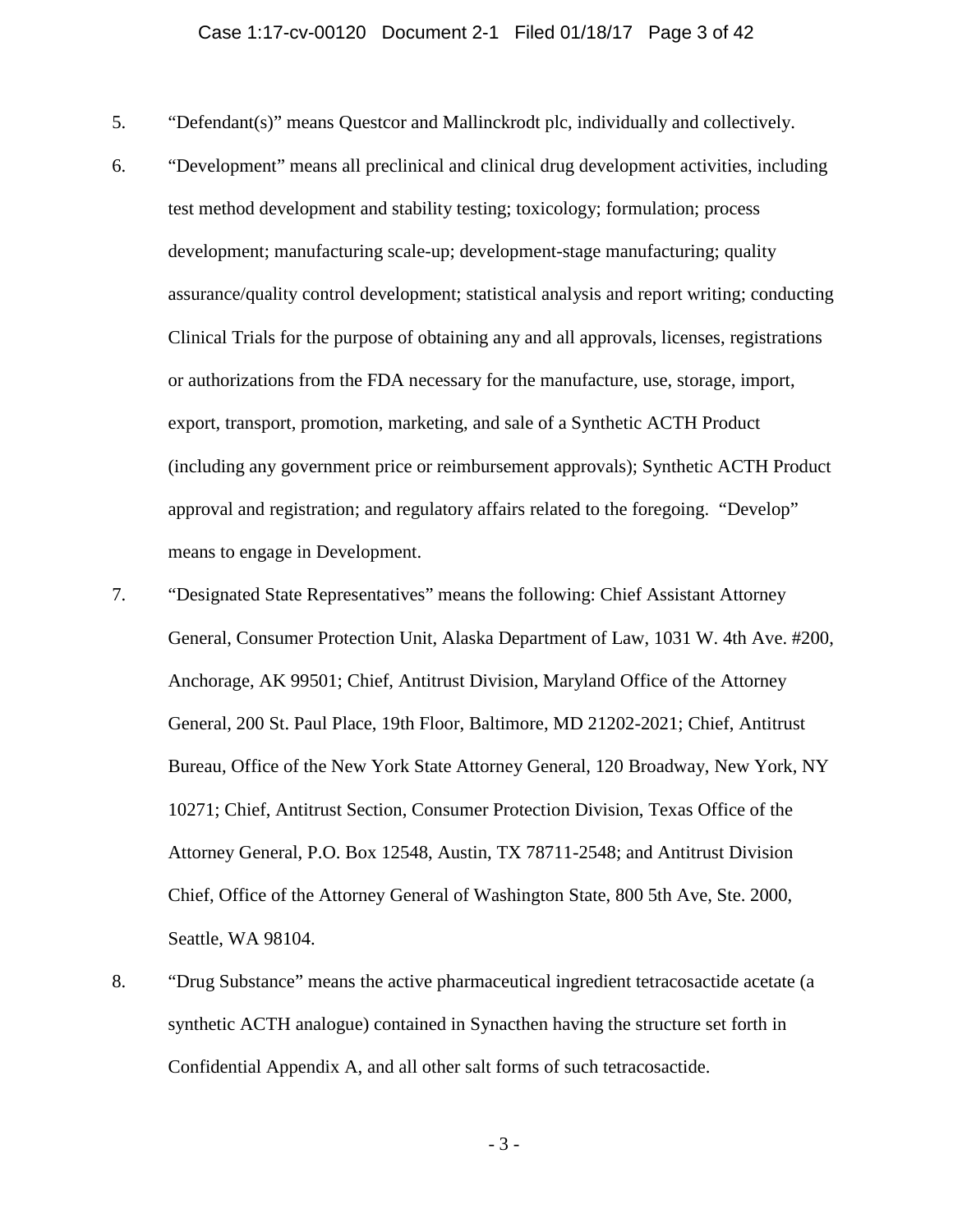- 9. "FDA" means the United States Food and Drug Administration.
- 10. "Global Medical Information" means the following information related to Synacthen and/or the Drug Substance that Defendants obtained from Novartis pursuant to the Synacthen License Agreement: medical or clinical information, adverse event reports, and safety information, including, but not limited to, clinical study reports, pre-clinical data and toxicity data.
- 11. "Global Regulatory Approval Information" means documents and information related to Synacthen and/or the Drug Substance that Defendants obtained from Novartis pursuant to the Synacthen License Agreement that were submitted to any Governmental Entity to support obtaining or maintaining an approval to market or sell Synacthen.
- regulatory authority of any government. 12. "Governmental Entity" means any Federal, state, local, or non-U.S. government; any court, legislature, government agency, or government commission; or any judicial or
- 13. "Licensed IP" means the Licensed IP as defined in Synacthen License Agreement.
- 14. "Mallinckrodt plc" means Mallinckrodt plc, its directors, officers, employees, agents, representatives, successors, and assigns; and its joint ventures, subsidiaries, divisions, groups and affiliates in each case controlled by Mallinckrodt plc (including, but not limited to, Questcor), and the respective directors, officers, employees, agents, representatives, successors, and assigns of each.
- 15. "Manufacturing Technology" means all technology, trade secrets, know-how and proprietary information in each case to the extent necessary for the manufacture, validation, packaging, release testing, stability and/or shelf life of Synacthen and/or the Drug Substance, including the Synacthen drug product formulations and/or other records

 $-4-$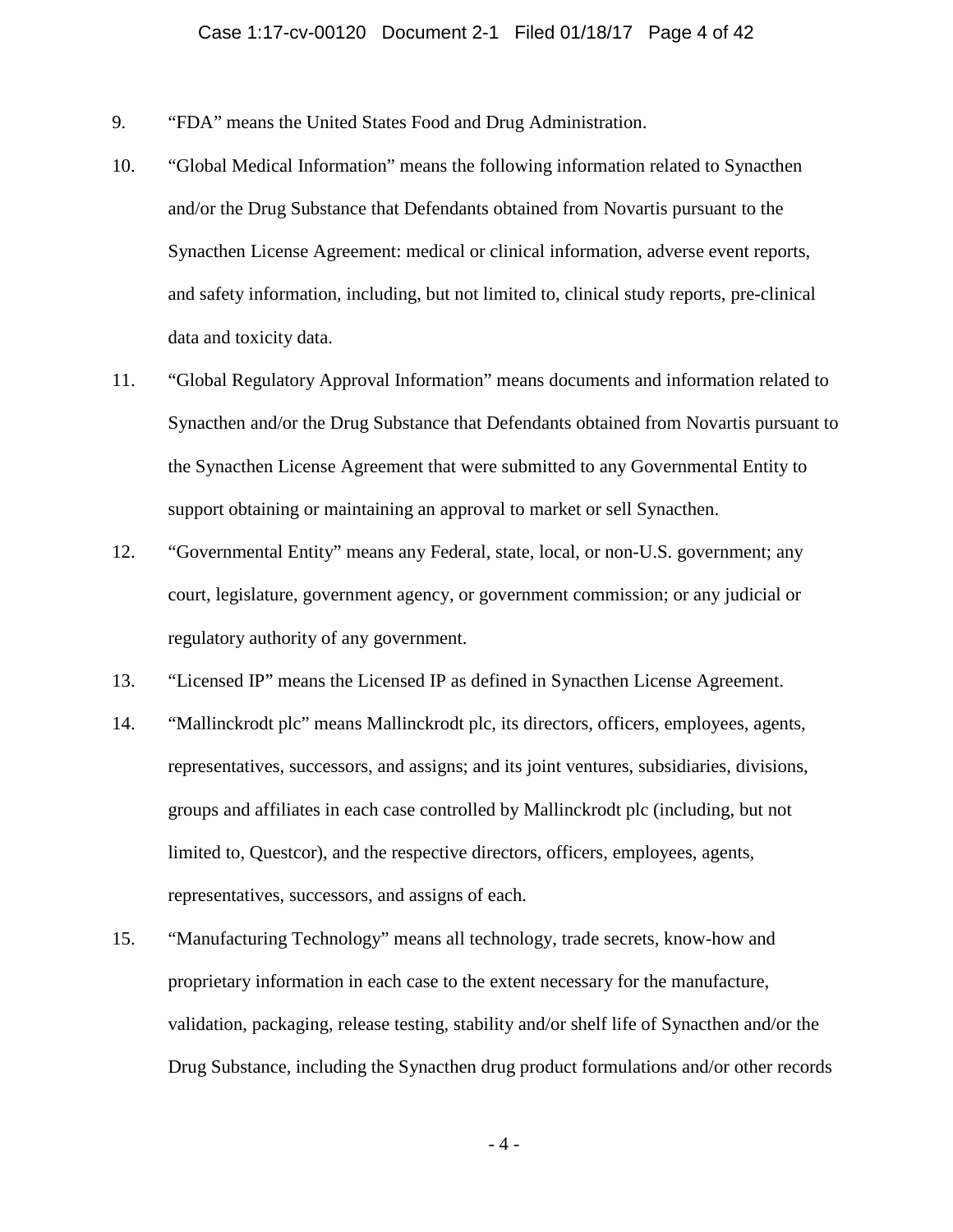### Case 1:17-cv-00120 Document 2-1 Filed 01/18/17 Page 5 of 42

related to the manufacturing process, and that are in existence and owned or controlled by Defendants on the date that this Order is entered.

- 16. "Marathon" means Marathon Pharmaceuticals, LLC, a Delaware limited liability company with its principal place of business at 1033 Skokie Blvd., Northbrook, IL 60062.
- 17. "Novartis" means Novartis AG, a corporation organized, existing, and doing business under and by virtue of the laws of the Swiss Confederation, with its principal executive offices located at Lichstrasse 35 4056, Basel, Switzerland; its directors, officers, employees, agents, representatives, successors, and assigns; and its joint ventures, subsidiaries, divisions, groups and affiliates in each case controlled by Novartis AG (including, but not limited to Novartis Pharma AG), and the respective directors, officers, employees, agents, representatives, successors, and assigns of each.
- trust, unincorporated organization, or other business or Governmental Entity, and any 18. "Person" means any individual, partnership, joint venture, firm, corporation, association, subsidiaries, divisions, groups, or affiliates thereof.
- 19. "Plaintiff Commission" means the United States Federal Trade Commission.
- and assigns; and its joint ventures, subsidiaries, divisions, groups and affiliates in each directors, officers, employees, agents, representatives, successors, and assigns of each. 20. "Questcor" means Mallinckrodt ARD Inc., formerly known as Questcor Pharmaceuticals, Inc., a corporation acquired by Mallinckrodt plc on August 14, 2014, and now its whollyowned subsidiary; its directors, officers, employees, agents, representatives, successors, case controlled by Mallinckrodt ARD Inc. (including Akasia Limited), and the respective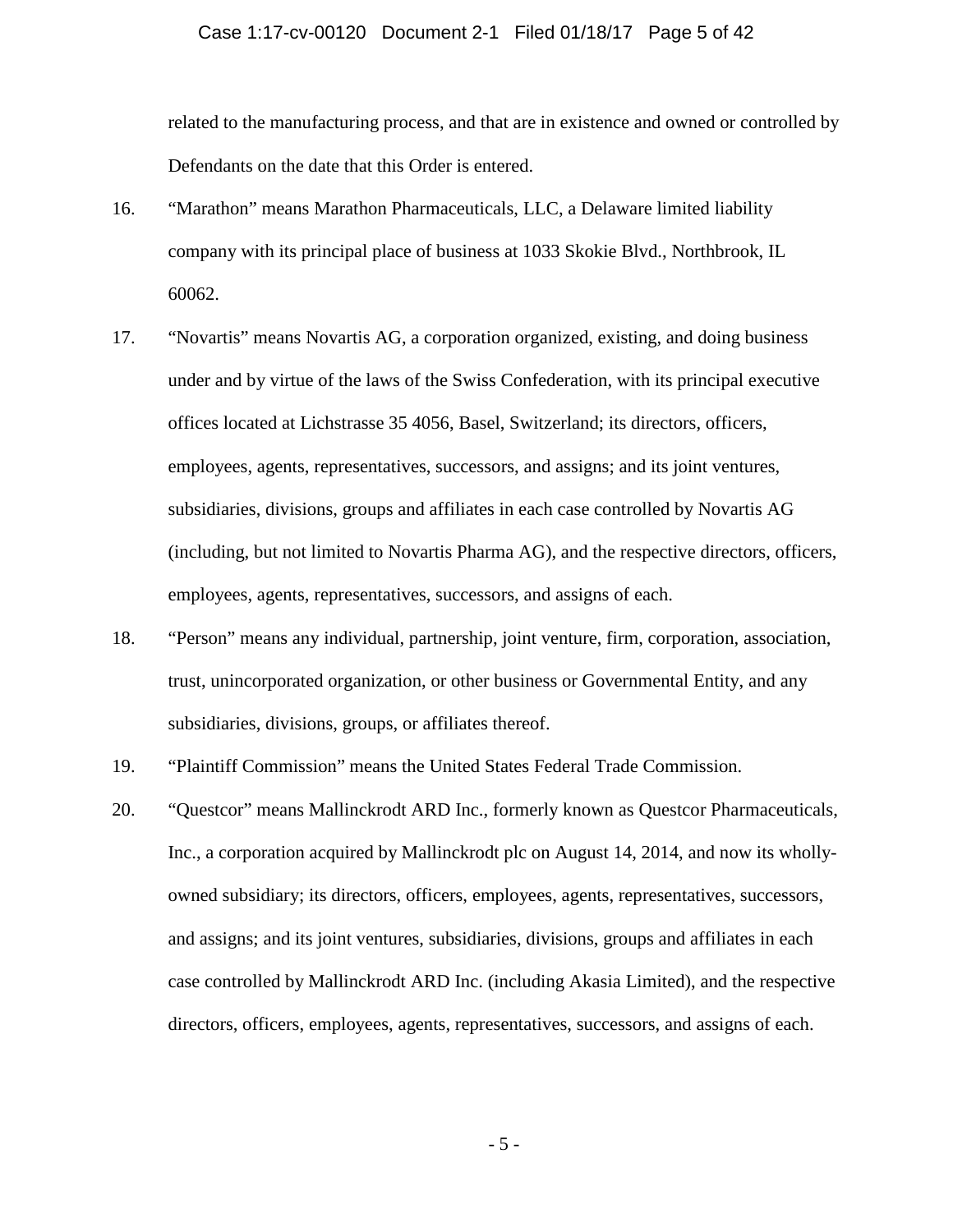# Case 1:17-cv-00120 Document 2-1 Filed 01/18/17 Page 6 of 42

- 21. "Sublicense Field" means all uses in humans for infantile spasms and all types of nephrotic syndrome, including without limitation, idiopathic membranous nephropathy.
- 22. "Synacthen" means the following, individually and collectively:
	- a. SYNACTHEN® i.m. 0.25 mg.ml solution for injection (or other dosage strength and/or form) that includes the Drug Substance as the sole active ingredient; and
	- b. SYNACTHEN DEPOT<sup>®</sup> i.m. 1 mg/mL suspension for injection (or other dosage strength and/or form) that includes the Drug Substance as the sole active ingredient.
- AG, Novartis AG, Questcor Pharmaceuticals, Inc., and Akasia Limited, dated as of June 23. "Synacthen License Agreement" means the *License Agreement* between Novartis Pharma 11, 2013, attached as a Confidential Appendix A, and incorporated herein.
- 24. "Synthetic ACTH Product" means any drug product containing the active pharmaceutical ingredient tetracosactide or tetracosactide acetate (which is a synthetic peptide comprising the first 24 amino acids of adrenocorticotropic hormone), either alone or in combination with other active pharmaceutical ingredients.
- 25. "Synacthen Sublicense" means a license on terms and conditions that grants the following:
	- exclusive (even as to the Defendants) license to Commercialize Synacthen in the a. a perpetual, irrevocable, fully paid-up, royalty-free, sublicensable, assignable, Sublicense Field and in the Territory;
	- b. a perpetual, irrevocable, fully paid-up, royalty-free, sublicensable, assignable, exclusive (even as to the Defendants) license to the Trademark in the Territory;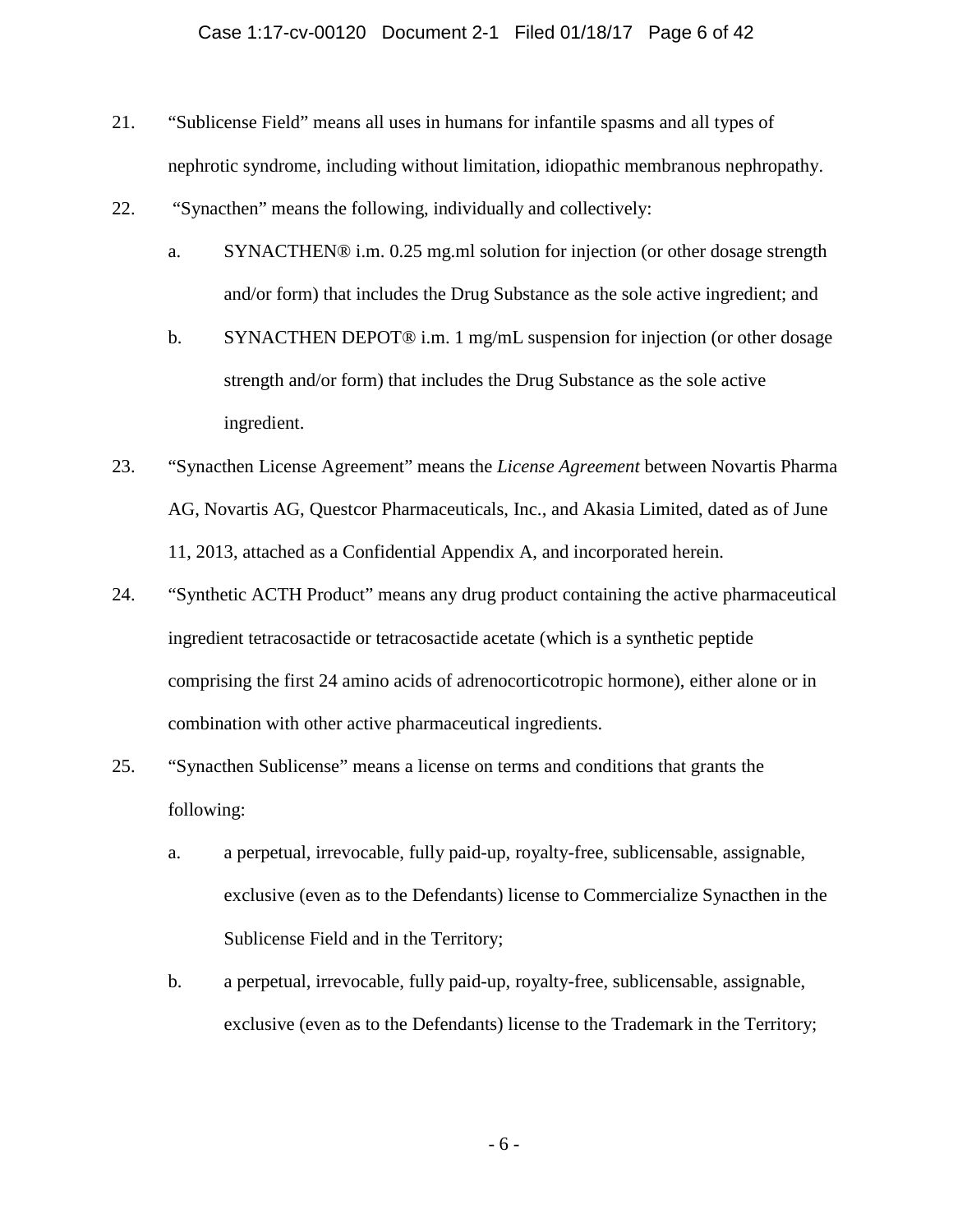- non-exclusive license in the Sublicense Field and in the Territory to all rights not c. a perpetual, irrevocable, fully paid-up, royalty-free, sublicensable, assignable, included elsewhere in this Definition No 25:
	- i. that Novartis granted to Defendants pursuant to the Synacthen License Agreement,
	- ii. to all improvements and innovations to the Licensed IP and Manufacturing Technology developed prior to the Closing Date that arise from Defendants' activities under the Synacthen License Agreement, and
	- iii. to any data created prior to the Closing Date that relates to any Development arising from Defendants' activities under the Synacthen License Agreement other than data related exclusively to the treatment of Duchenne Muscular Dystrophy;
- d. a perpetual, irrevocable, fully paid-up, royalty-free, sublicensable, assignable, non-exclusive license in the Territory to all rights to Global Medical Information and Global Regulatory Approval Information, *provided that* the scope of the license may be limited to use for Synthetic ACTH Products in the Territory and, at the sole option of the Synacthen Sublicensee, may be further limited to the Sublicense Field; and
- e. all other rights and benefits required to be provided to the Synacthen Sublicensee by the Defendants pursuant to this Order.
- 26. "Synacthen Sublicensee" means Marathon or another Person approved by Plaintiff Commission in its sole discretion to be the grantee of the Synacthen Sublicense.
- 27. "Territory" means the United States of America.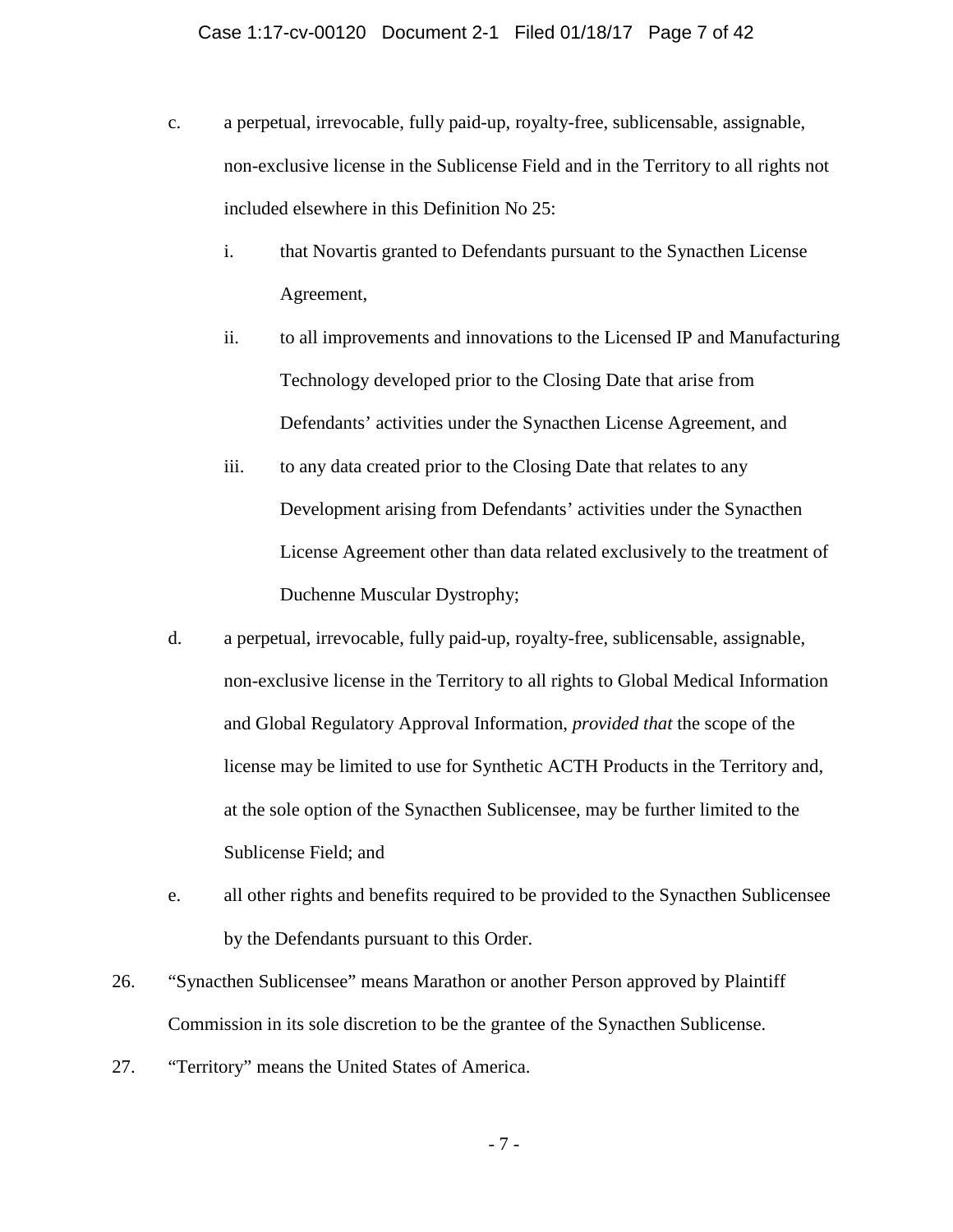- 28. "Third Party" means any Person other than the Defendants or the Synacthen Sublicensee.
- 29. "Trademark" means the proprietary name SYNACTHEN, including all registrations and applications for registration of SYNACTHEN (including without limitation Serial and extensions thereof), and all common law rights and goodwill associated therewith. Number 85495963 with filing date December 15, 2011, and all renewals, modifications,

#### **FINDINGS**

- against the Defendants or any admission of liability or wrongdoing by Defendants. This 1. This Court has jurisdiction over the subject matter of, and each of the parties to, this action pursuant to Sections 5 and 13(b) of the FTC Act, 15 U.S.C.  $\S$  45(a) and 53(b), and 28 U.S.C. §§ 1331, 1337(a), and 1345, and with respect to the non-federal claims, pursuant to 28 U.S.C. § 1367(a) and the principles of pendent jurisdiction. Defendants admit all facts necessary to establish the personal jurisdiction and subject matter jurisdiction of this Court in this action only. This Order does not constitute evidence Order shall not be used as evidence in any proceedings other than a proceeding by Plaintiffs or the Synacthen Sublicensee regarding enforcement or modification of this Order.
- 2. Venue for this matter is proper in this Court under Section  $13(b)(2)$  of the FTC Act, 15 U.S.C. § 53(b), 15 U.S.C. § 22, and 28 U.S.C. § 1391(b), (c), and (d).
- 3. In the Complaint, Plaintiff Commission charges that Defendants engaged in anticompetitive acts and practices that constitute an unfair method of competition in violation of Section 5(a) of the FTC Act, 15 U.S.C. § 45(a). Plaintiff States charge that Defendants engaged in monopolization in violation of Section 2 of the Sherman Act, 15 U.S.C. § 2, violations of Alaska's Restraint of Trade Act, Alaska Stat. §§ 45.50.562 *et*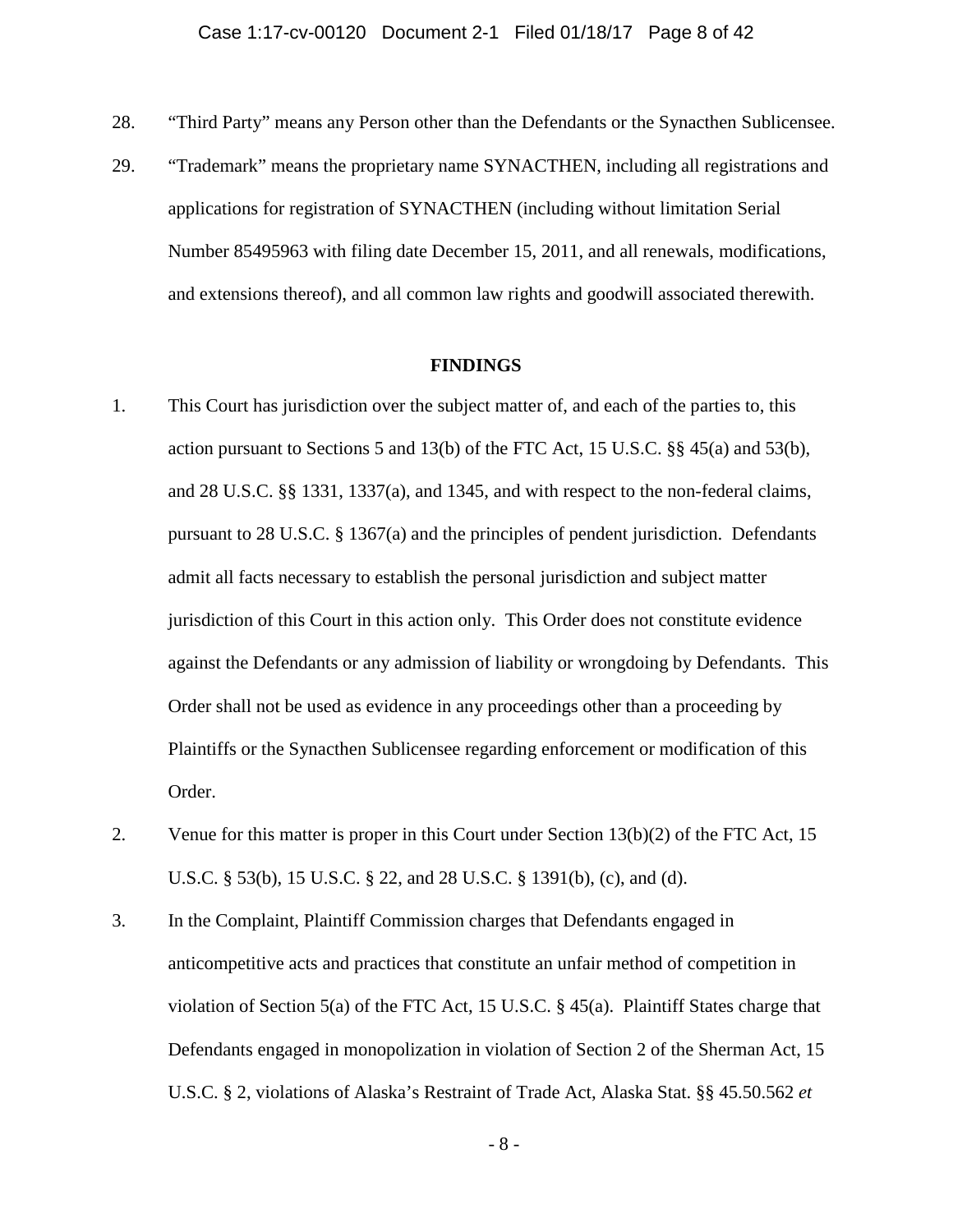# Case 1:17-cv-00120 Document 2-1 Filed 01/18/17 Page 9 of 42

*seq*., Alaska's Unfair Trade Practices and Consumer Protection Act, Alaska Stat. §§ 45.50.471 *et seq*., and the common law of Alaska; the Maryland Antitrust Act, Md. Code Ann., Com. Law §§ 11-201 *et seq.*; New York's antitrust law, the Donnelly Act, New York Gen. Bus. Law §340 *et seq*., and New York Executive Law 63(12); Texas's Free Enterprise and Antitrust Act, Tex. Bus. & Com. Code Ann. §§ 15.01 *et seq*.; and Washington's Consumer Protection Act, Wash. Rev. Code §§ 19.86 *et seq*., as proscribed by § 19.86.040. Plaintiffs and, without admitting any violation of any law, Defendants, have agreed to stipulate to the entry of this Order.

- 4. Defendants waive any claim that they may have under the Equal Access to Justice Act, 28 U.S.C. § 2412, concerning the prosecution of this action through the date of this Order, and agree to bear their own costs and attorney fees in this action.
- 5. Defendants waive all rights to appeal or otherwise challenge or contest the validity of this Order.
- 6. Entry of this Order fully satisfies the requests for relief made by the Plaintiffs in their Complaint and is in the public interest.

# **STIPULATIONS**

- entry of this Order fully and finally resolves all issues between them arising from the 1. Defendants and Plaintiff Commission, by and through their counsel, have agreed that specific events giving rise to the allegations described in the Complaint and precludes further litigation between Plaintiff Commission and Defendants on the resolved issues except for purposes of enforcing or modifying this Order.
- 2. Defendants and Plaintiff States, by and through their counsel, have agreed that entry of this Order fully and finally resolves all antitrust, unfair competition or trade practices,

 $-9-$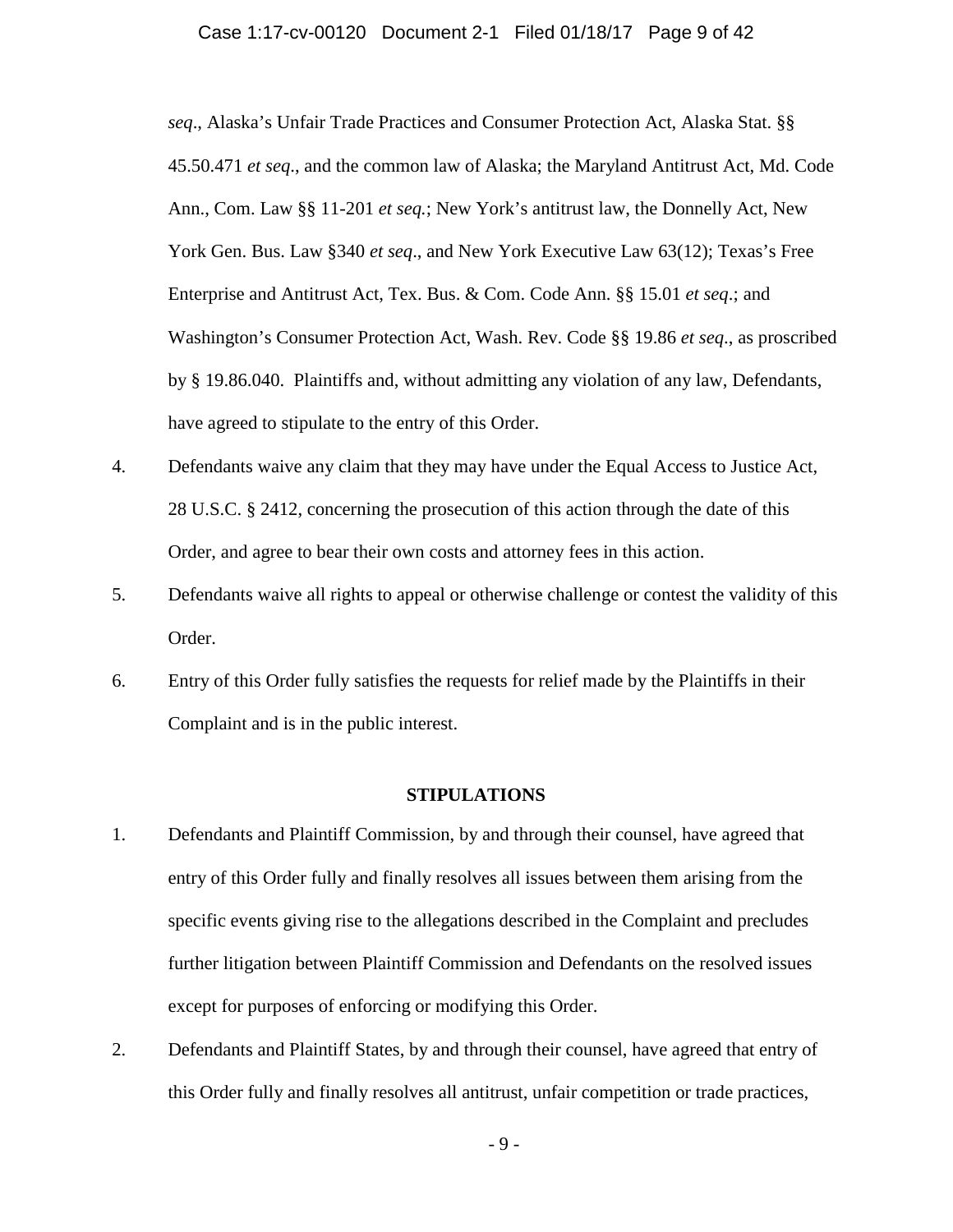and consumer protection issues between them arising from the specific events giving rise to the allegations described in the Complaint and precludes further litigation between Plaintiff States and Defendants on the resolved issues except for purposes of enforcing or modifying this Order.

- 3. Defendants stipulate their consent to this Court's exercise of personal jurisdiction over them for purposes of this action only, and waive any objection to venue for purposes of this Order only.
- 4. Defendants stipulate that their Taxpayer Identification Numbers (Employer Identification Numbers), which Defendants must submit to Plaintiff Commission, may be used for collecting and reporting on any delinquent amount arising out of this Order, in accordance with 31 U.S.C. § 7701.
- 5. Defendants stipulate that they shall comply with the provisions of this Order pending its entry by the Court.
- 6. Defendants stipulate that they will bear their own costs in this matter and shall not make any claims against Plaintiffs for attorneys' fees or costs.

# **ORDER**

# **I. LICENSE**

# **IT IS HEREBY ORDERED** that:

 A. Not later than one hundred twenty (120) days after the date this Order is entered, a manner and on terms and conditions approved by Plaintiff Commission in its sole discretion. Defendants shall grant the Synacthen Sublicense, absolutely and in good faith, at no minimum price, to a Synacthen Sublicensee approved by Plaintiff Commission in its sole discretion and in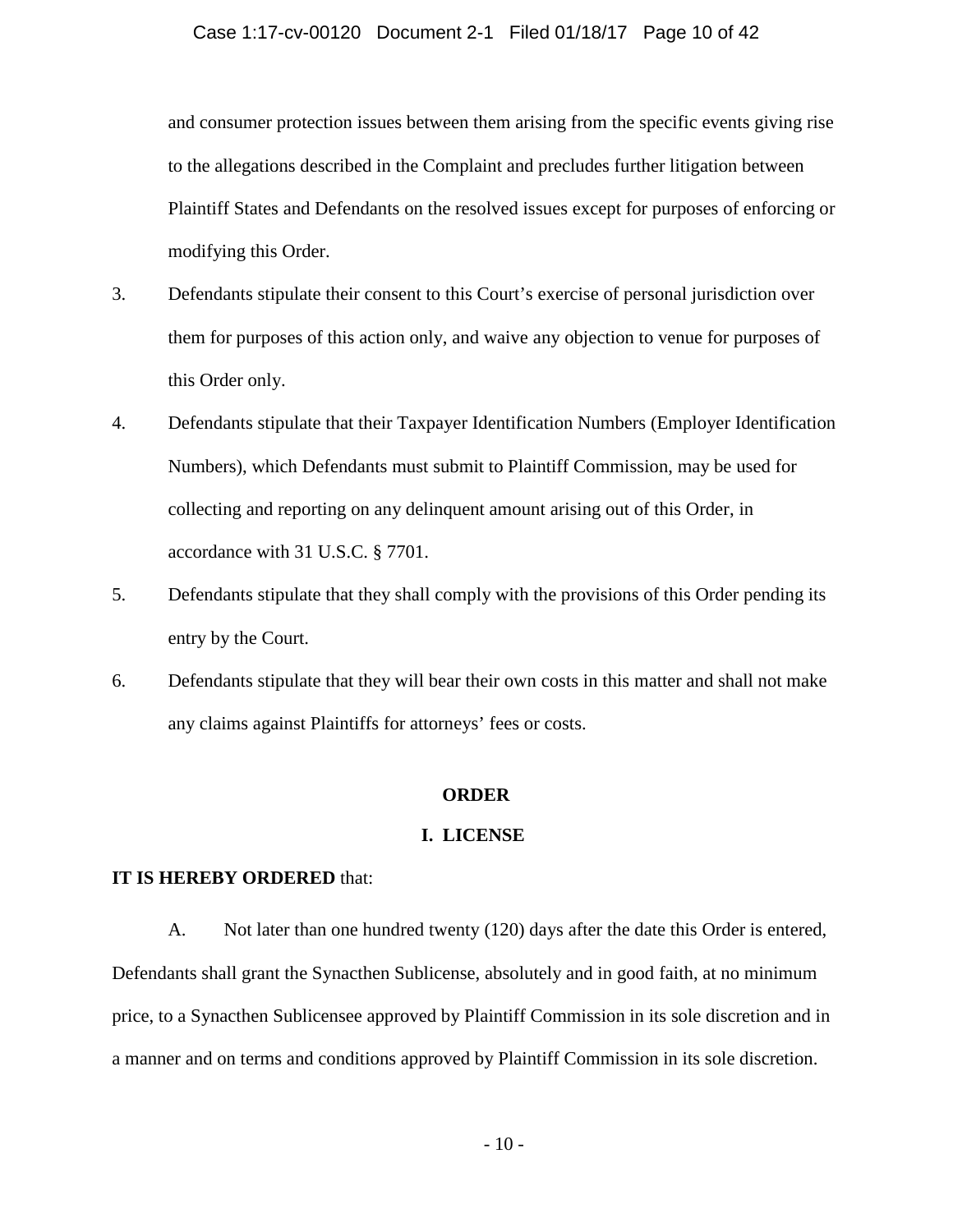B. Defendants shall

1. ensure that all rights granted to Defendants pursuant to the Synacthen License Agreement that Defendants grant to the Synacthen Sublicensee pursuant to this Order will remain in full force and effect;

2. not take any action or fail to take any required action under the Synacthen License Agreement that would invalidate, diminish or impair any rights granted to the Synacthen Sublicensee pursuant to this Order; and

3. make all payments that are or become payable to Novartis under the Synacthen License Agreement.

 C. Not later than sixty (60) days after the Closing Date, Defendants shall provide the Synacthen Sublicensee with a full and complete copy of all tangible documentation and records embodying the Licensed IP and Manufacturing Technology in the Defendants' possession or control, which if in electronic form shall be readily useable with off-the-shelf commercially available software and equipment. Defendants shall deliver all such documentation and records to the Synacthen Sublicensee in good faith, in a timely manner (*i.e.*, as soon as practicable, avoiding any delays in transmission of the respective documents and records), and in an organized and comprehensive manner that ensures completeness and accuracy and that fully preserves the usefulness of such documents and records. Pending complete delivery of all such documents and records to the Synacthen Sublicensee, Defendants shall provide the Synacthen Sublicensee and the Monitor (if any has been appointed) with access to all such documents and records and employees of the Defendants who possess or are able to locate such information for the purposes of identifying the books, records, and files directly related to the Licensed IP and Manufacturing Technology and facilitating the delivery in a manner consistent with this Order.

 $-11-$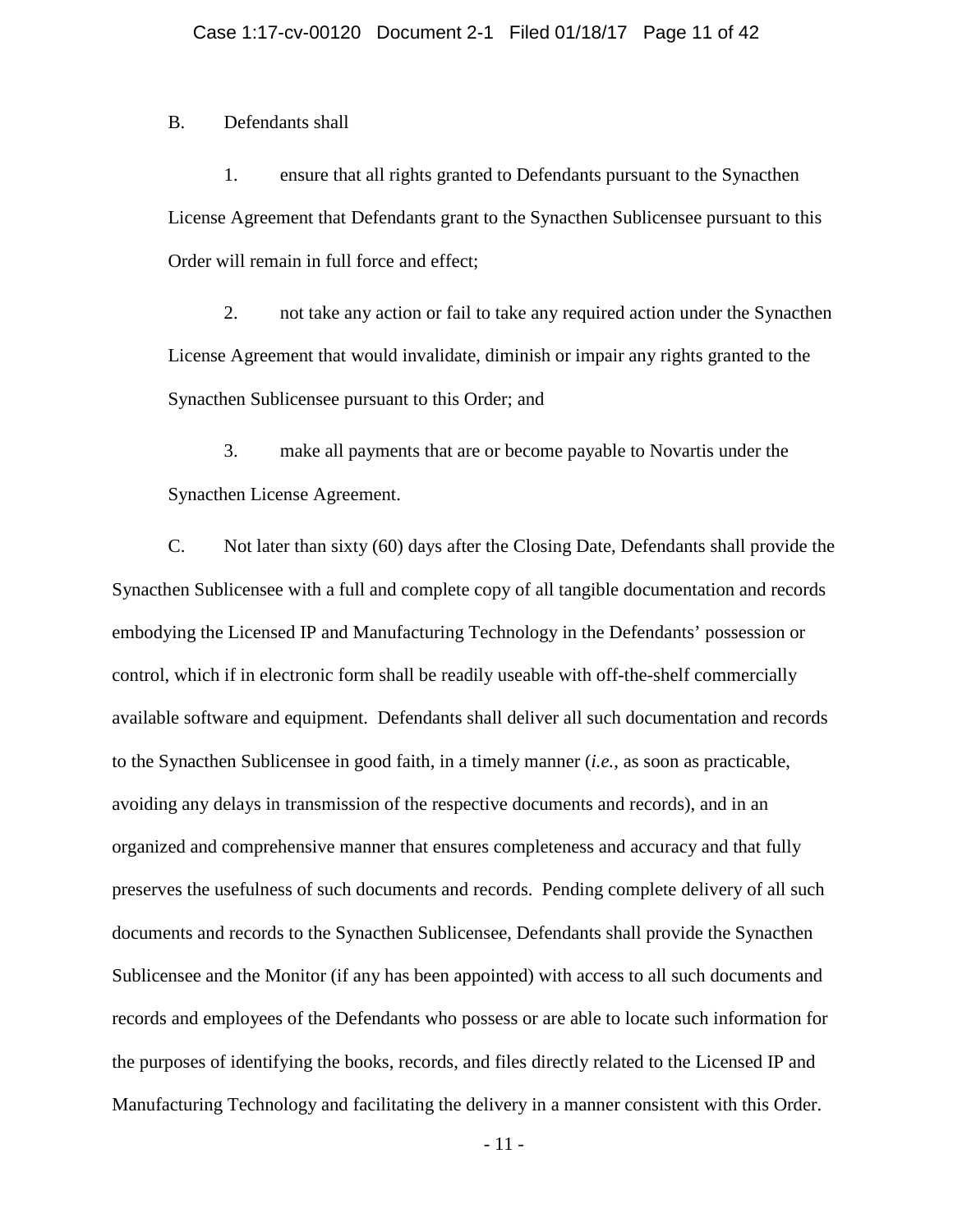# Case 1:17-cv-00120 Document 2-1 Filed 01/18/17 Page 12 of 42

 fees or other payments due or owing under the Synacthen License Agreement or any breach of D. Defendants shall indemnify and hold the Synacthen Sublicensee and its respective officers, directors, agents and employees harmless from and against any and all costs, charges, claims, damages or expenses (including attorney's fees and expenses) to the extent arising or resulting from any action by Novartis against the Synacthen Sublicensee for any non-payment of the Synacthen License Agreement by the Defendants.

 Sublicense Field, and (2) orphan exclusivity rights in that indication, then Defendants shall grant E. In the event that the Defendants receive (1) FDA approval to label any Synthetic ACTH Product for any indication within the Sublicense Field prior to the Synacthen Sublicensee receiving FDA approval to label a Synthetic ACTH Product for such indication within the to the Synacthen Sublicensee a perpetual, irrevocable, fully paid-up, royalty-free, sublicensable, and assignable license to Defendants' Synthetic ACTH Product, which license shall be exclusive (even as to the Defendants) in the Territory for such indication(s). Defendants shall grant such license to the Synacthen Sublicensee and make it effective not later than ten (10) days after the receipt by the Defendants of such FDA Approval and Designation.

F. Defendants shall not communicate orally or in writing with a physician, hospital, or clinical research organization regarding Clinical Trials conducted by or on behalf of the Synacthen Sublicensee that are related to a Synthetic ACTH Product and are within the Sublicense Field; *provided, however*, it shall not be a violation of this paragraph to (1) make public statements to investors whether such statements are made directly, in securities filings or through the media; (2) communicate with a physician, hospital, or clinical research organization about the Defendants' own products or clinical trials (and not those of the Synacthen Sublicensee) or, in the course of developing and conducting clinical trials, determine whether a

 $-12-$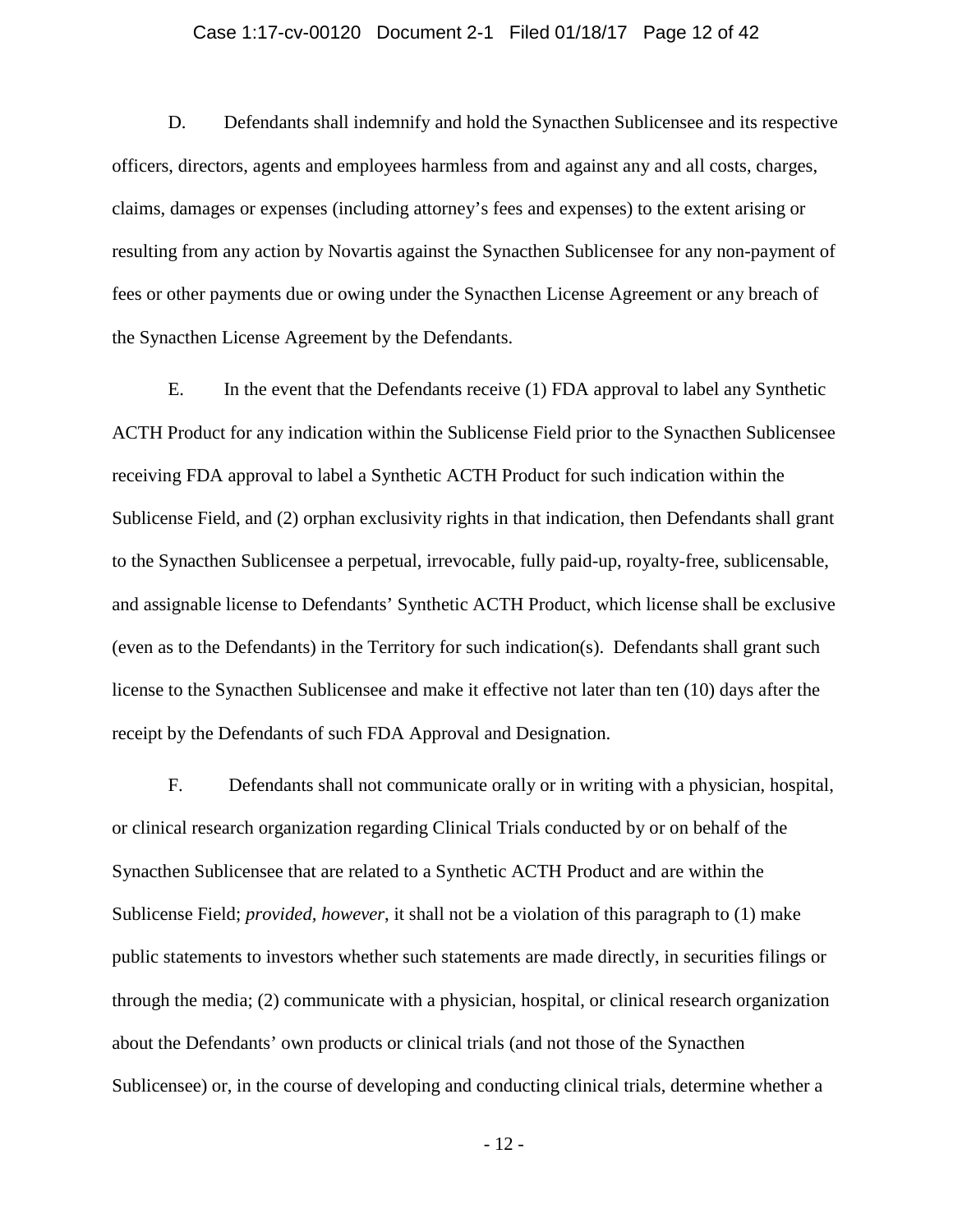# Case 1:17-cv-00120 Document 2-1 Filed 01/18/17 Page 13 of 42

patient, physician, hospital or clinical research organization is participating in other Clinical Trials, or (3) make communications in connection with a legal or administrative action or investigation.

 validation of the manufacturing of Synacthen at that facility. G. Upon the Synacthen Sublicensee's request, Defendants shall provide access to the Synacthen Sublicensee to any manufacturing site (whether or not owned or controlled by the Defendants; *provided, however*, that, for any manufacturing site not owned or controlled by Defendants, Defendants are only required to provide access to the extent that Defendants have access and as permitted under any agreement(s) with the manufacturing site) that Defendants use to manufacture Synacthen and make such arrangements with any Third Party necessary to permit that access for the purposes of evaluating and learning the manufacturing process of Synacthen and discussing the process with Persons involved in the manufacturing process (including, without limitation, use of equipment and components, manufacturing steps, time constraints for completion of steps, methods to ensure batch consistency), pharmaceutical development, and

 shall provide reasonable access to Defendants' personnel to provide instructions and answer questions regarding the application of the Licensed IP and Manufacturing Technology (to the H. For a period of eighteen (18) months following the Closing Date, Defendants extent known by Defendants).

 the Closing Date for the world-wide research, Development, manufacture of any Synthetic I. Defendants shall not join, file, prosecute, or maintain any suit, in law or equity, against the Synacthen Sublicensee for violation of intellectual property rights in existence as of ACTH Product in the Sublicense Field, or the sale of any Synthetic ACTH Product in the Sublicense Field in the Territory; it being understood that intellectual property rights include

 $-13-$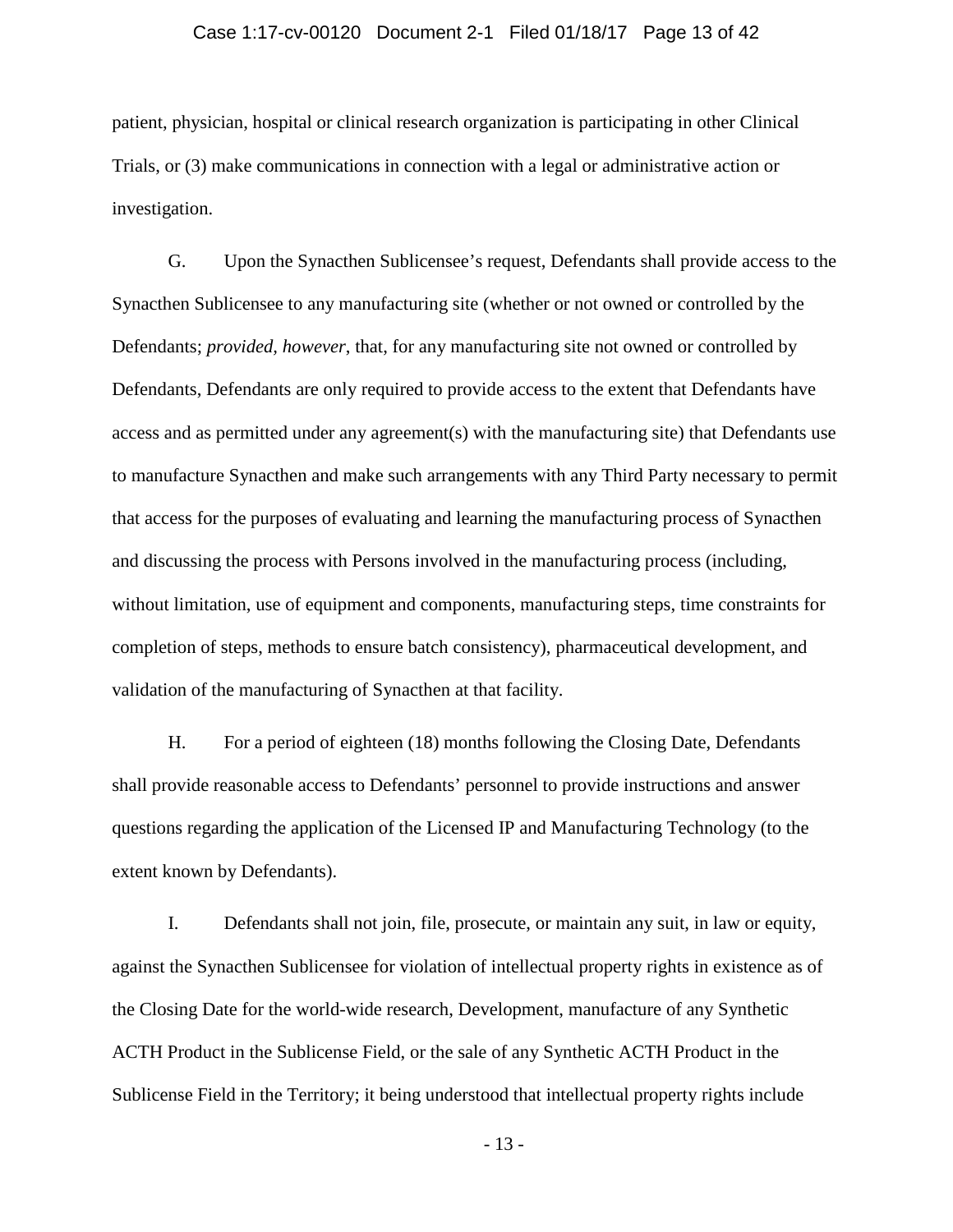# Case 1:17-cv-00120 Document 2-1 Filed 01/18/17 Page 14 of 42

rights to the following: patents, know-how, trade secrets, techniques, data, inventions, practices, methods, and other confidential and proprietary information (including without limitation technical, business, research and Development information).

J. Defendants shall not exercise any right to restrict any Third Party from entering into any contract with the Synacthen Sublicensee:

1. to manufacture or provide components (including, without limitation, the active pharmaceutical ingredient(s)), or provide any part of the manufacturing process (including, without limitation, finish, fill, and/or packaging) for a Synthetic ACTH Product for use in the Sublicense Field in the Territory; or

2. to Commercialize a Synthetic ACTH Product for use in the Sublicense Field in the Territory.

K. The purpose of this Paragraph I is to ensure the continued research, Development and commercialization of Synthetic ACTH Products containing synthetic adrenocorticotropic hormones for the treatment of diseases in humans and to remedy the lessening of competition as alleged in the Complaint in a timely and sufficient manner.

# **II. PRIOR NOTIFICATION**

# **IT IS FURTHER ORDERED** that

 otherwise (1) any Person, or any rights in whole or in part in any Person, engaged in the A. Defendants shall not acquire, directly or indirectly, through subsidiaries or research, Development, manufacture, marketing, distribution, or sale of a Synthetic ACTH Product containing any form of synthetic or natural adrenocorticotropic hormone (other than any product owned by Defendants as of the date they agree to entry of this stipulated Order), or (2)

 $-14-$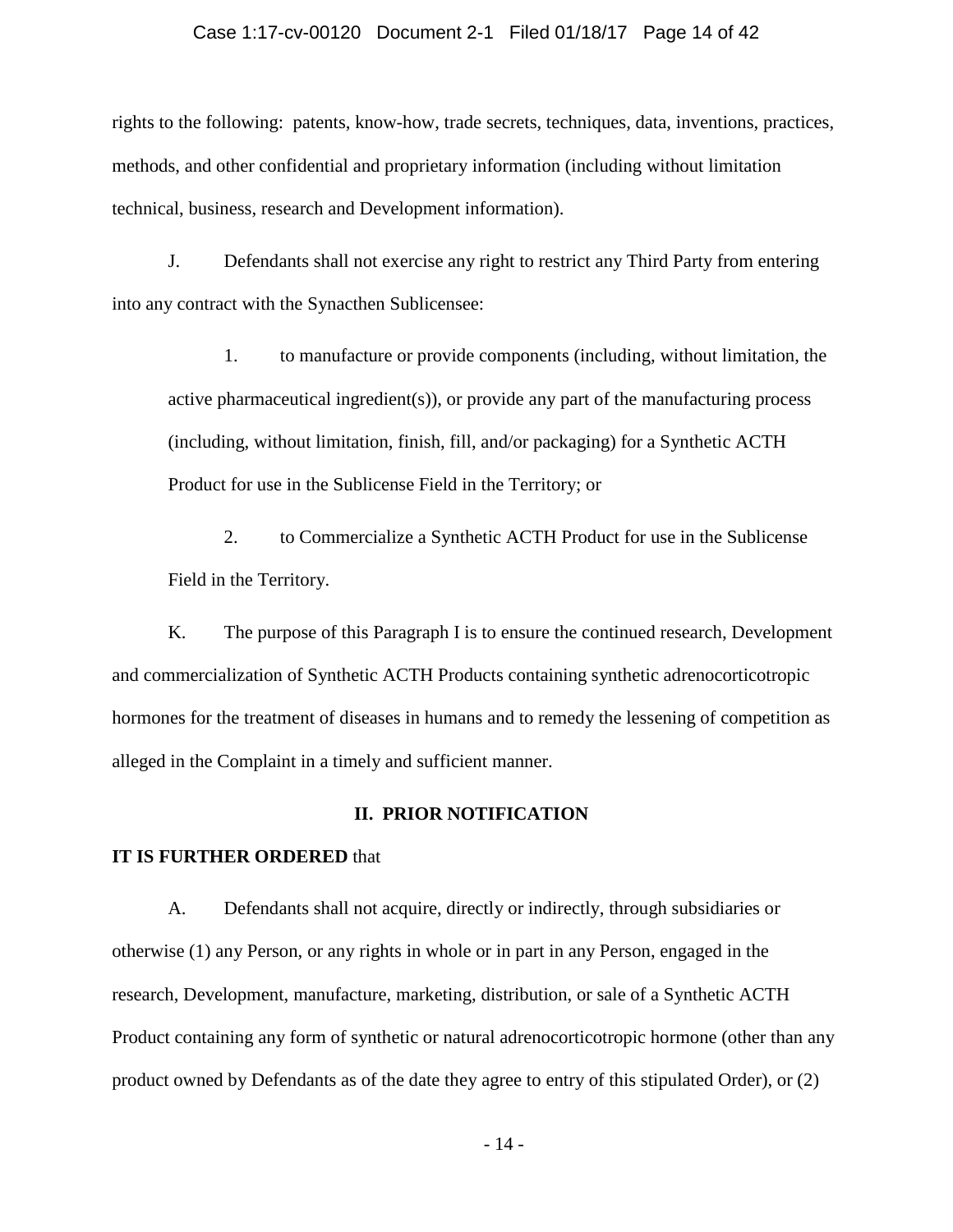### Case 1:17-cv-00120 Document 2-1 Filed 01/18/17 Page 15 of 42

any exclusive rights to market or distribute any Synthetic ACTH Product containing any form of synthetic or natural adrenocorticotropic hormone (other than any product owned by Defendants as of the date they agree to entry of this stipulated Order) within the United States of America, without providing prior written notification to Plaintiff Commission and each of the Designated State Representatives.

 fee will be required for any such Notification; Notification shall be filed with the Secretary of termination of the waiting periods in this Paragraph may be requested by Defendants and, where appropriate, granted by a letter from Plaintiff Commission's Bureau of Competition; *provided,*  B. The prior notification required by this Paragraph II shall be given on the Notification and Report Form set forth in the Appendix to Part 803 of Title 16 of the Code of Federal Regulations as amended (hereinafter referred to as the "Notification"), and shall be prepared and transmitted in accordance with the requirements of that part, except that no filing Plaintiff Commission and copies delivered to each of the Designated State Representatives; Notification need not be made to the Department of Justice; and Notification is required only of the Defendants and not of any other party to the transaction. Defendants shall provide two (2) complete copies (with all attachments and exhibits) of the Notification to Plaintiff Commission and a complete copy (with all attachments and exhibits) to each of the Designated State Representatives at least thirty (30) days prior to consummating any such transaction (hereafter referred to as the "first waiting period"). If, within the first waiting period, representatives of Plaintiff Commission makes a written request for additional information or documentary material (within the meaning of 16 C.F.R. § 802.20), Defendants shall not consummate the transaction until thirty (30) days after substantially complying with such request. Early *however*, that prior notification shall not be required by this Paragraph for a transaction for which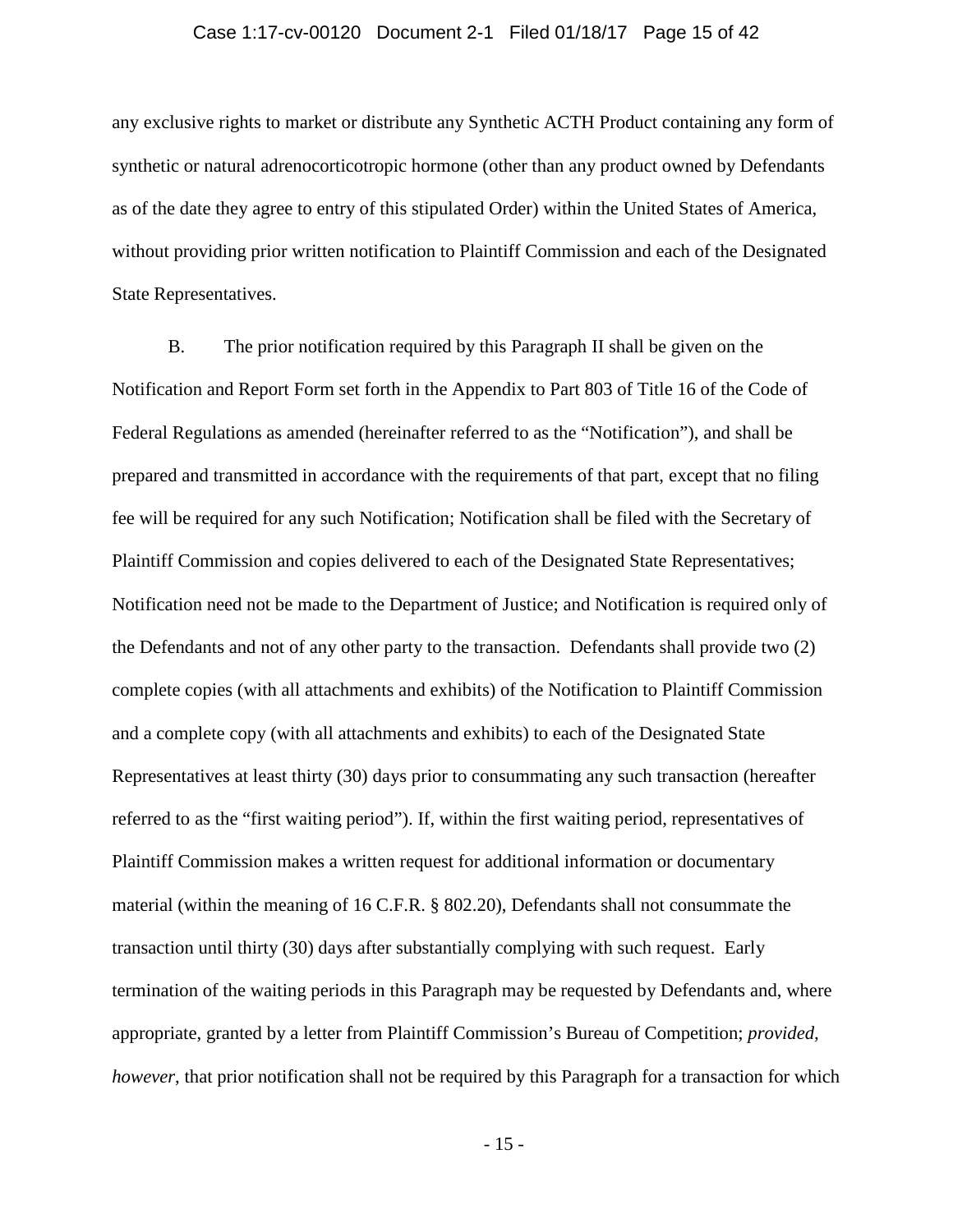notification is required to be made, and has been made, pursuant to Section 7A of the Clayton Act, 15 U.S.C. § 18a.

# **III. EQUITABLE MONETARY RELIEF**

### **IT IS FURTHER ORDERED** that:

A. Judgment in the amount of one hundred million dollars (\$100,000,000) is entered in favor of Plaintiff Commission against Defendants, jointly and severally.

B. Defendants are ordered to pay Plaintiff Commission one hundred million dollars (\$100,000,000) as follows:

1. within ten (10) business days of entry of this Order, Defendants shall pay ninety million dollars (\$90,000,000) to Plaintiff Commission by electronic fund transfer in accordance with instructions previously provided by a representative of Plaintiff Commission;

 million dollars (\$10,000,000) in accordance with instructions provided by a 2. within ninety (90) days of entry of this Order, Defendants shall pay ten representative of Plaintiff Commission,

*provided that*, Plaintiff Commission shall subrogate its right to this monetary recovery of ten million (\$10,000,000) and provide instructions to Defendants to pay such monies to the Plaintiff States (in accordance with instructions previously provided by a representative of the Plaintiff States to Defendants) if the Plaintiff States (i) use such funds in accordance with their state laws for equitable relief reasonably related to the Plaintiff States' independent causes of action against Defendants; (ii) consult with a representative of Plaintiff

 $-16-$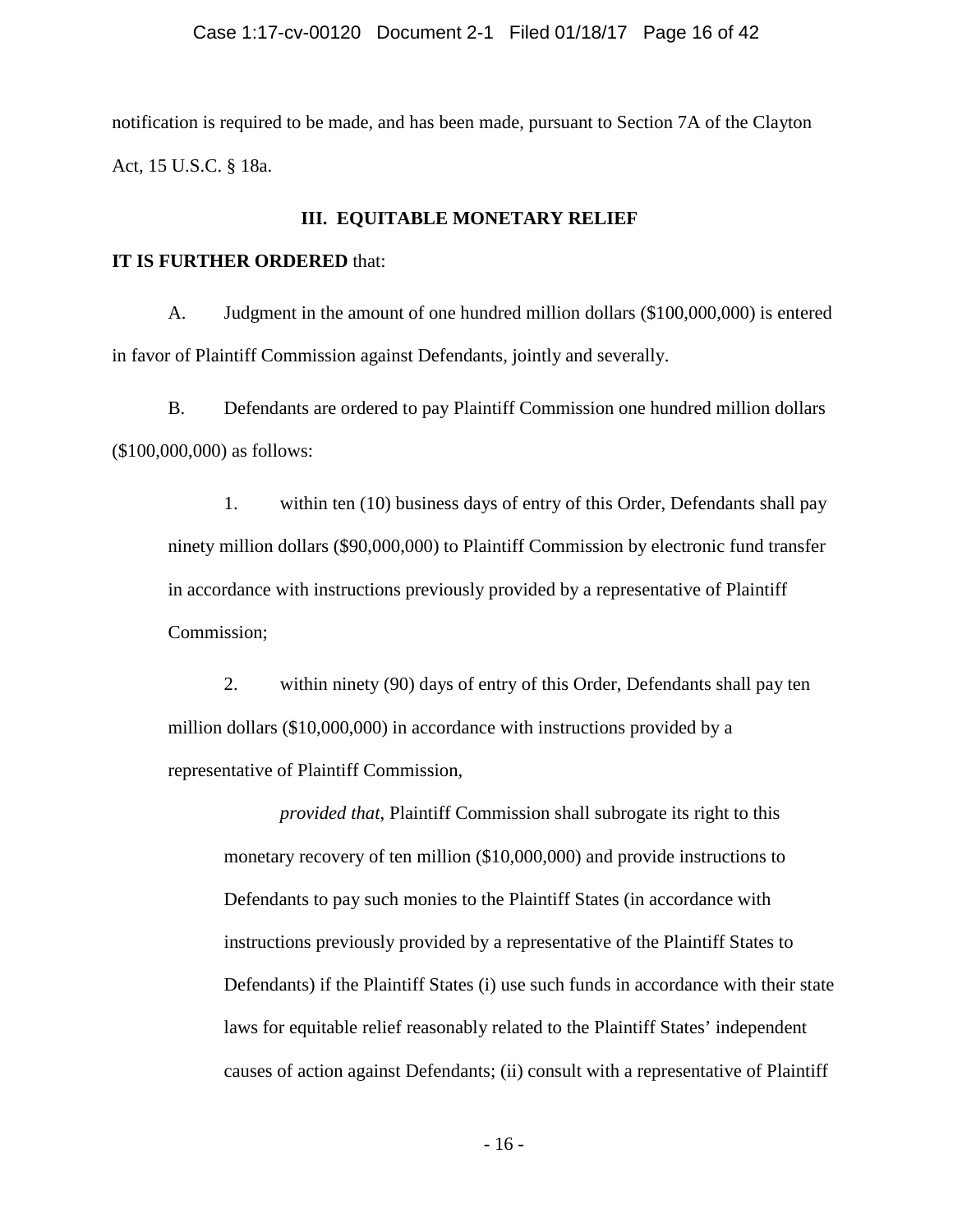# Case 1:17-cv-00120 Document 2-1 Filed 01/18/17 Page 17 of 42

Commission regarding the use of the monies; (iii) do not place any such monies in the general funds of any Plaintiff State or use such monies for general antitrust or consumer protection enforcement or education, *provided, howeve*r, the money may, if allowable under relevant state law, be used for payment into a state Medicaid fund; (iv) do not pay such monies to for-profit organizations, including non-profit or charitable entities within such organizations; and (v) do not use the monies for attorneys' fees or costs.

C. All money paid to Plaintiff Commission pursuant to this Order may be deposited into a fund administered by Plaintiff Commission or its designee to be used for equitable relief, including consumer redress and other equitable relief Plaintiff Commission determines to be reasonably related to the Defendants' alleged violative practices and injury, and any attendant expenses for the administration of such fund. Any money not used for such equitable relief is to be deposited to the U.S. Treasury as disgorgement. Any interest earned on amounts deposited into the fund will remain in the fund and become a part of the fund.

D. Within ten (10) business days of entry of the Order, Defendants shall submit their Taxpayer Identification Numbers (Employer Identification Numbers) to Plaintiff Commission.

 E. Defendants shall have no right to challenge any actions Plaintiff Commission or its representatives, or the Plaintiff States, may take pursuant to this Paragraph III of the Order.

F. The payments provided for herein are provided for purposes of settlement only, are remedial and neither a penalty nor a fine.

G. Defendants are further ordered to pay to the Plaintiff States two million dollars (\$2,000,000) for reimbursement of their attorneys' fees and costs, which fees and costs were

 $-17-$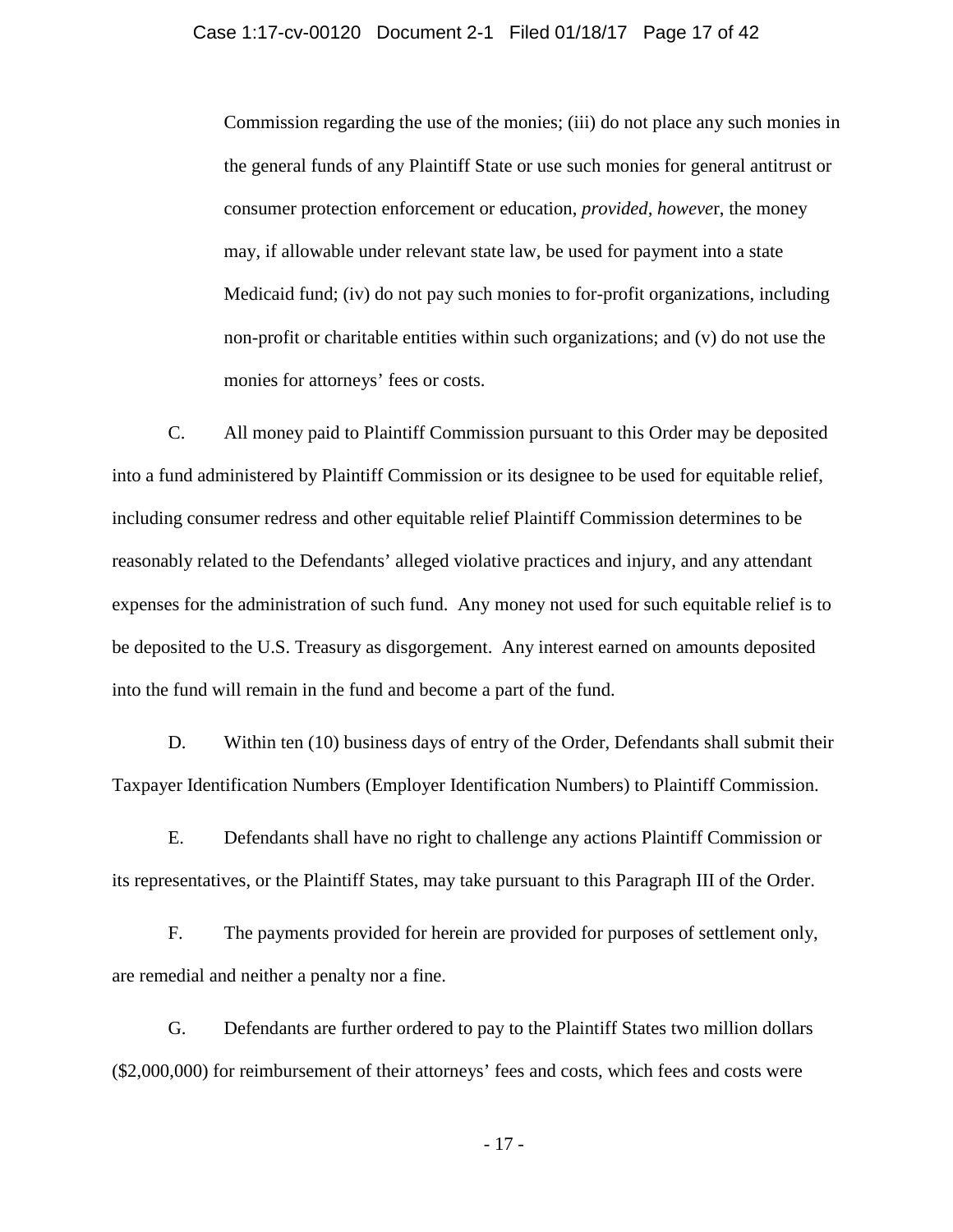# Case 1:17-cv-00120 Document 2-1 Filed 01/18/17 Page 18 of 42

 business days of entry of this Order in accordance with instructions previously provided by a incurred on behalf of the Plaintiff States and do not constitute an antecedent debt with respect to this litigation. Once payment under this Paragraph III.G. is made, Defendants shall retain no domination, control, or title the monies transferred. Such payment must be made within ten (10) representative of the Plaintiff States. Disbursement of the attorneys' fees and costs paid pursuant to this paragraph shall be in accordance with the Attorneys' Fees Disbursement Protocol, attached as Appendix C to this Order.

# **IV. MONITOR**

### **IT IS FURTHER ORDERED** that:

 request that the Court appoint, a Person to act as a monitor ("Monitor") to assure that the Defendants expeditiously comply with all of their obligations and perform all of their A. At any time after this Order is entered, Plaintiff Commission may appoint, or responsibilities as required by this Order. Plaintiff Commission shall select the Monitor, subject to the consent of Defendants, which consent shall not be unreasonably withheld. If Defendants have not opposed, in writing, including the reasons for opposing, the selection of a proposed Monitor within five (5) days after notice by the staff of Plaintiff Commission to Defendants of the identity of any proposed Monitor, Defendants shall be deemed to have consented to the selection of the proposed Monitor.

 B. Not later than one (1) day after appointment of the Monitor, Defendants shall execute an agreement that, subject to the prior approval of Plaintiff Commission, in its sole discretion, confers on the Monitor all the rights and powers necessary to permit the Monitor to monitor Defendants' compliance with all of their obligations and responsibilities under this Order ("Monitor Agreement").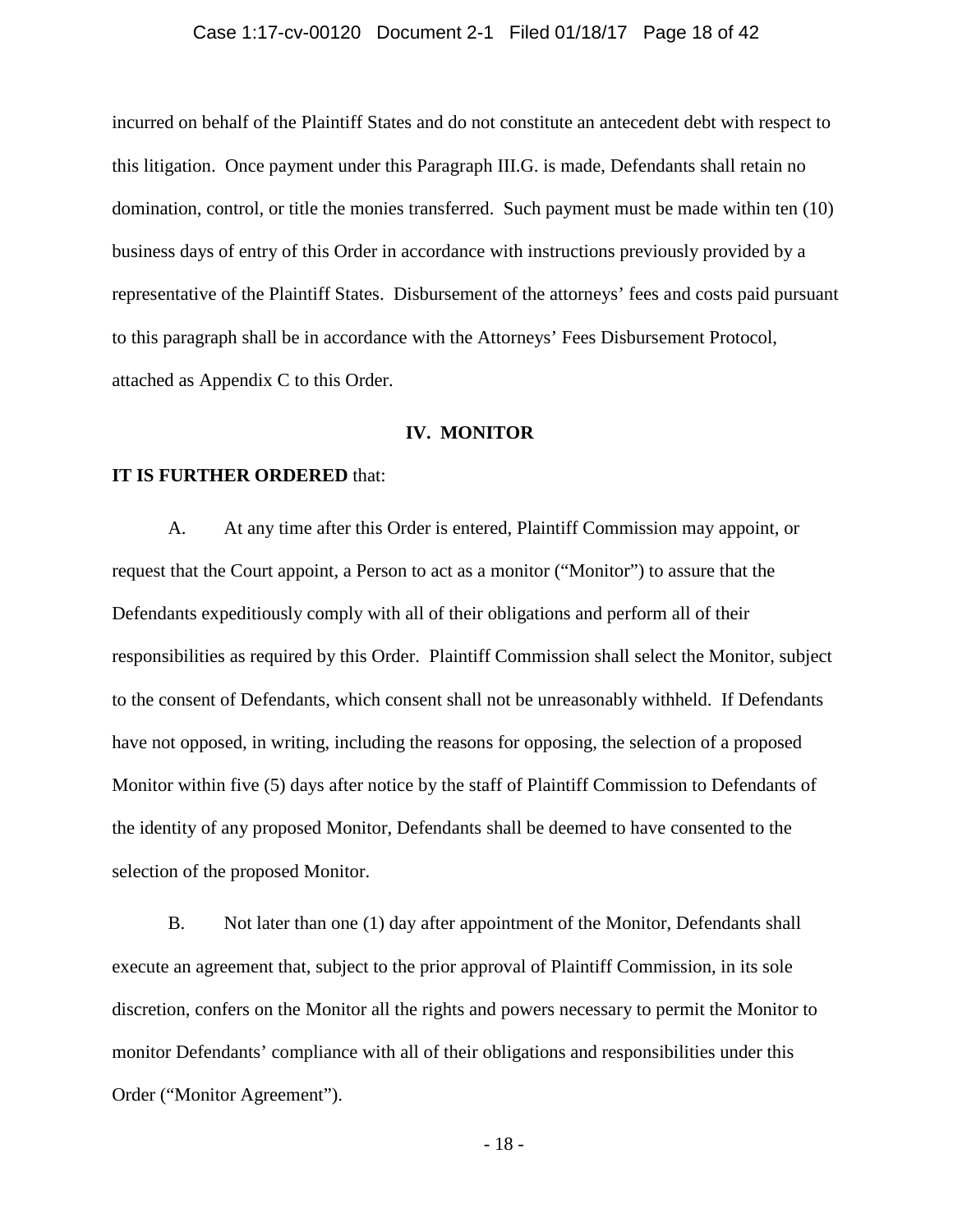# Case 1:17-cv-00120 Document 2-1 Filed 01/18/17 Page 19 of 42

 C. The Monitor shall serve until (i) the grant of the Synacthen Sublicense to a Synacthen Sublicensee has been completed, (ii) the transfer and delivery of the Licensed IP and and (iii) Plaintiff Commission determines the services of the Monitor are no longer necessary to Manufacturing Technology (including a full and complete copy of all tangible documentation and records embodying the Licensed IP and Manufacturing Technology) to the Synacthen Sublicensee has been completed, in a manner that fully satisfies the requirements of this Order, ensure achievement of the purposes of this Order, but in any event not longer than two (2) years after the Closing Date, unless the term is extended by further Order of this Court.

D. Defendants shall consent to the following terms and conditions regarding the powers, duties, authorities, and responsibilities of the Monitor:

 Defendants expeditiously comply with all of their obligations and perform all of their 1. the Monitor shall have the power and authority to monitor Defendants' compliance with the terms of this Order, and shall exercise such power and authority and carry out the duties and responsibilities of the Monitor in a manner consistent with this Order. The Monitor shall, in consultation with Plaintiff Commission, assure that the responsibilities as required by this Order;

2. the Monitor shall act in a fiduciary capacity for the benefit of Plaintiff Commission;

3. subject to any demonstrated legally recognized privilege, the Monitor shall have full and complete access to Defendants' personnel, books, documents, records kept in the normal course of business, facilities and technical information, and such other relevant information as the Monitor may reasonably request, related to Defendants' compliance with their obligations under this Order. Defendants shall cooperate with any

 $-19-$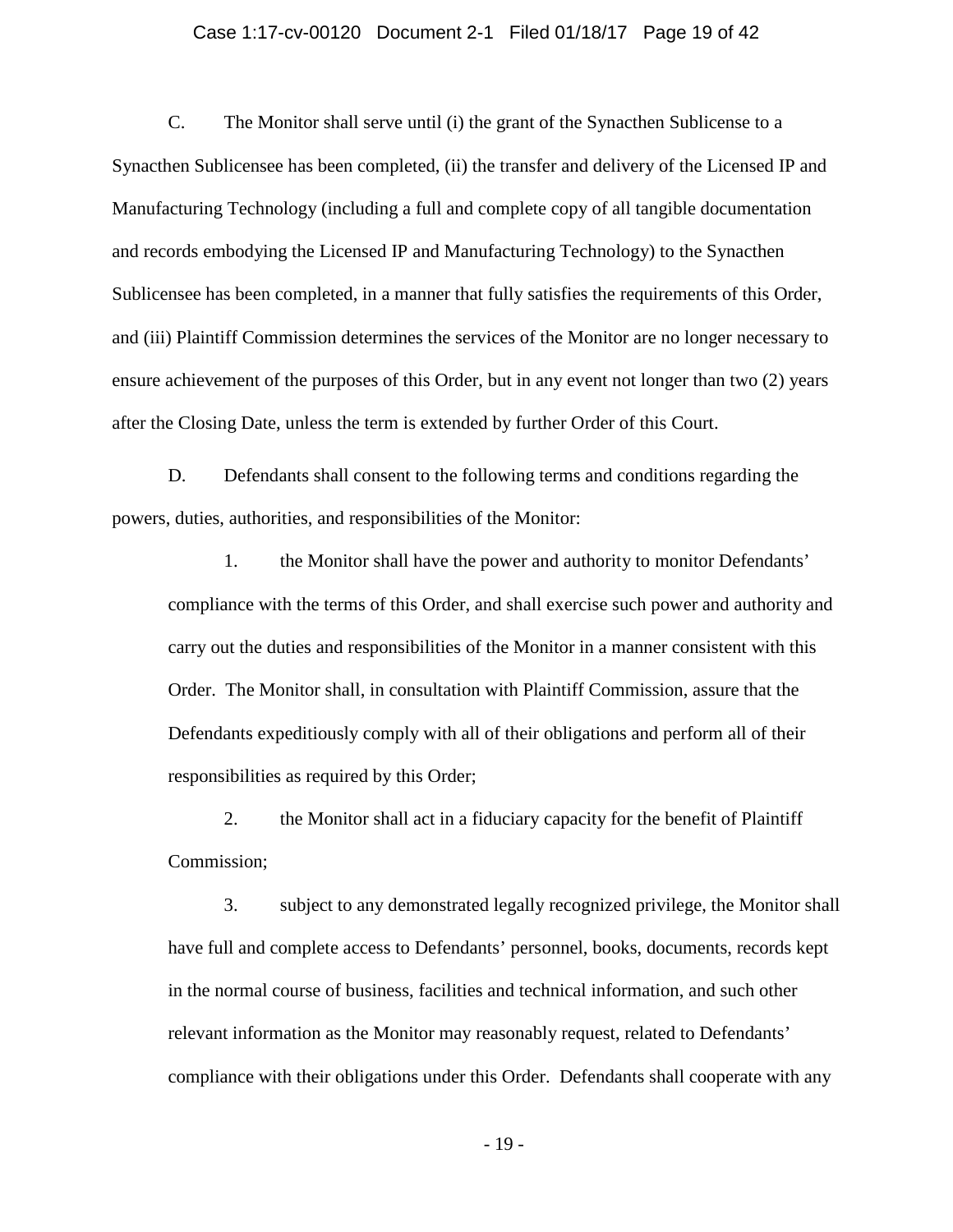# Case 1:17-cv-00120 Document 2-1 Filed 01/18/17 Page 20 of 42

reasonable request of the Monitor and shall take no action to interfere with or impede the Monitor's ability to monitor Defendants' compliance with this Order;

 4. the Monitor shall serve, without bond or other security, at the expense of Defendants on such reasonable and customary terms and conditions as Plaintiff Commission may set. The Monitor shall have authority to employ, at the expense of Defendants, such consultants, accountants, attorneys and other representatives and assistants as are reasonably necessary to carry out the Monitor's duties and responsibilities. The Monitor shall account for all expenses incurred, including fees for services rendered, subject to the approval of Plaintiff Commission;

5. Defendants shall indemnify the Monitor and hold the Monitor harmless against any losses, claims, damages, liabilities, or expenses arising out of, or in connection with, the performance of the Monitor's duties, including all reasonable fees of counsel and other reasonable expenses incurred in connection with the preparations for, or defense of, any claim, whether or not resulting in any liability, except to the extent that such losses, claims, damages, liabilities, or expenses result from gross negligence, malfeasance, willful or wanton acts, or bad faith by the Monitor;

6. the Monitor Agreement shall provide that, within one (1) month from the date the Monitor is appointed pursuant to this paragraph, and every sixty (60) days thereafter, the Monitor shall report in writing to Plaintiff Commission and each of the Designated States concerning performance by Defendants of their obligations under the Order; and

7. Defendants may require the Monitor and each of the Monitor's consultants, accountants, attorneys, and other representatives and assistants to sign a

 $-20-$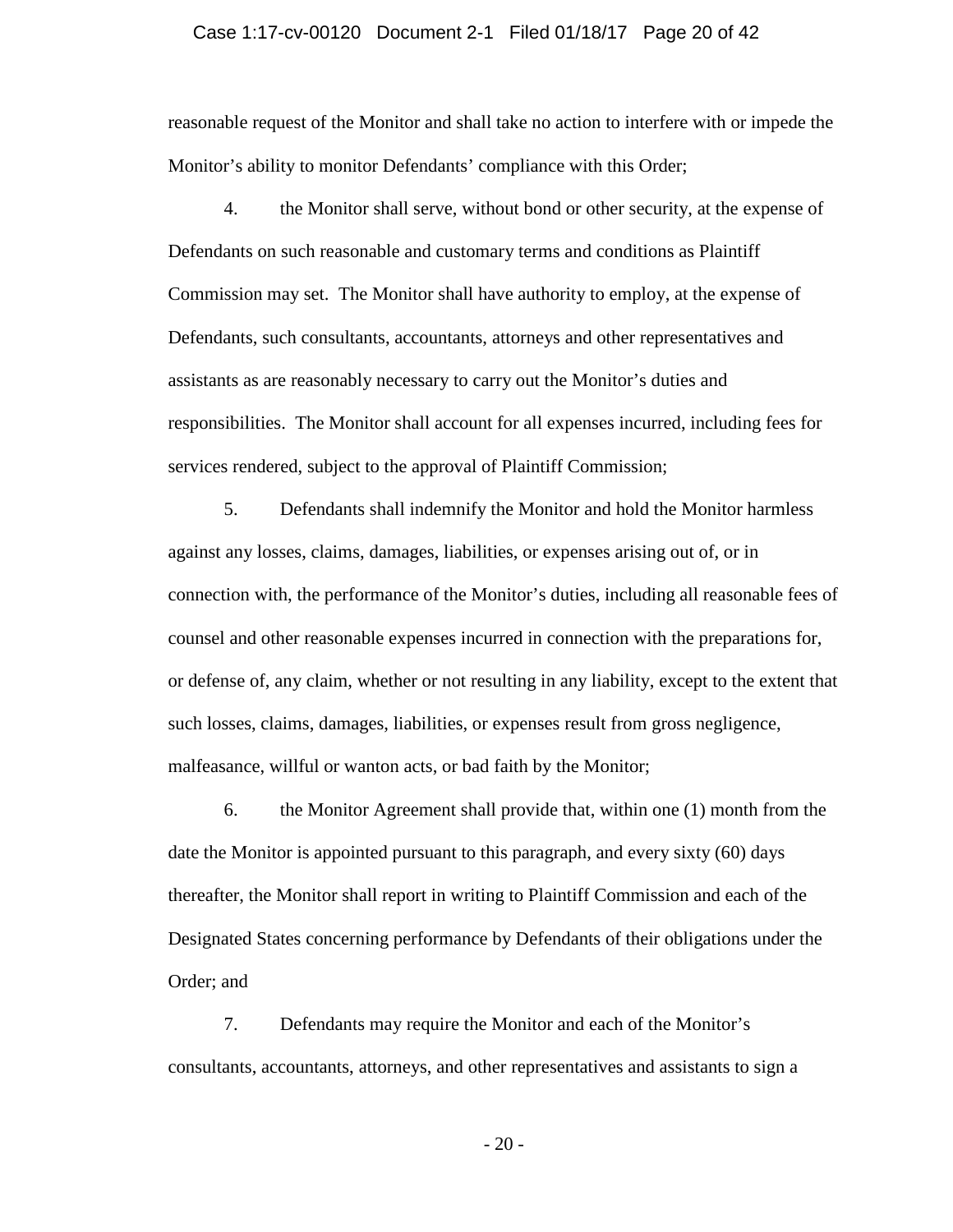# Case 1:17-cv-00120 Document 2-1 Filed 01/18/17 Page 21 of 42

 customary confidentiality agreement; *provided, however*, such agreement shall not restrict the Monitor from providing any information to Plaintiff Commission and the Plaintiff States.

 an appropriate confidentiality agreement relating to Plaintiff Commission's materials and E. Plaintiff Commission may, among other things, require the Monitor and each of the Monitor's consultants, accountants, attorneys, and other representatives and assistants to sign information received in connection with the performance of the Monitor's duties.

F. If Plaintiff Commission determines that the Monitor has ceased or failed to act diligently, Plaintiff Commission may appoint a substitute Monitor in the same manner as provided in this Paragraph.

G. Plaintiff Commission may, on its own initiative or at the request of the Monitor, request that the Court issue such additional orders or directions, as may be necessary or appropriate to accomplish the grant of the Synacthen Sublicense as required by this Order.

# **V. APPOINTMENT OF TRUSTEE TO EFFECTUATE LICENSE IT IS FURTHER ORDERED** that:

# A. If the Defendants have not granted a Synacthen Sublicense acceptable to Plaintiff Commission to a Synacthen Sublicensee approved by Plaintiff Commission within the time period specified in Paragraph I.A. of this Order, Plaintiff Commission may appoint, or request that the Court appoint, a Person selected by Plaintiff Commission to grant and otherwise effectuate the Synacthen Sublicense in a manner consistent with this Order ("Licensing Trustee").

 $-21-$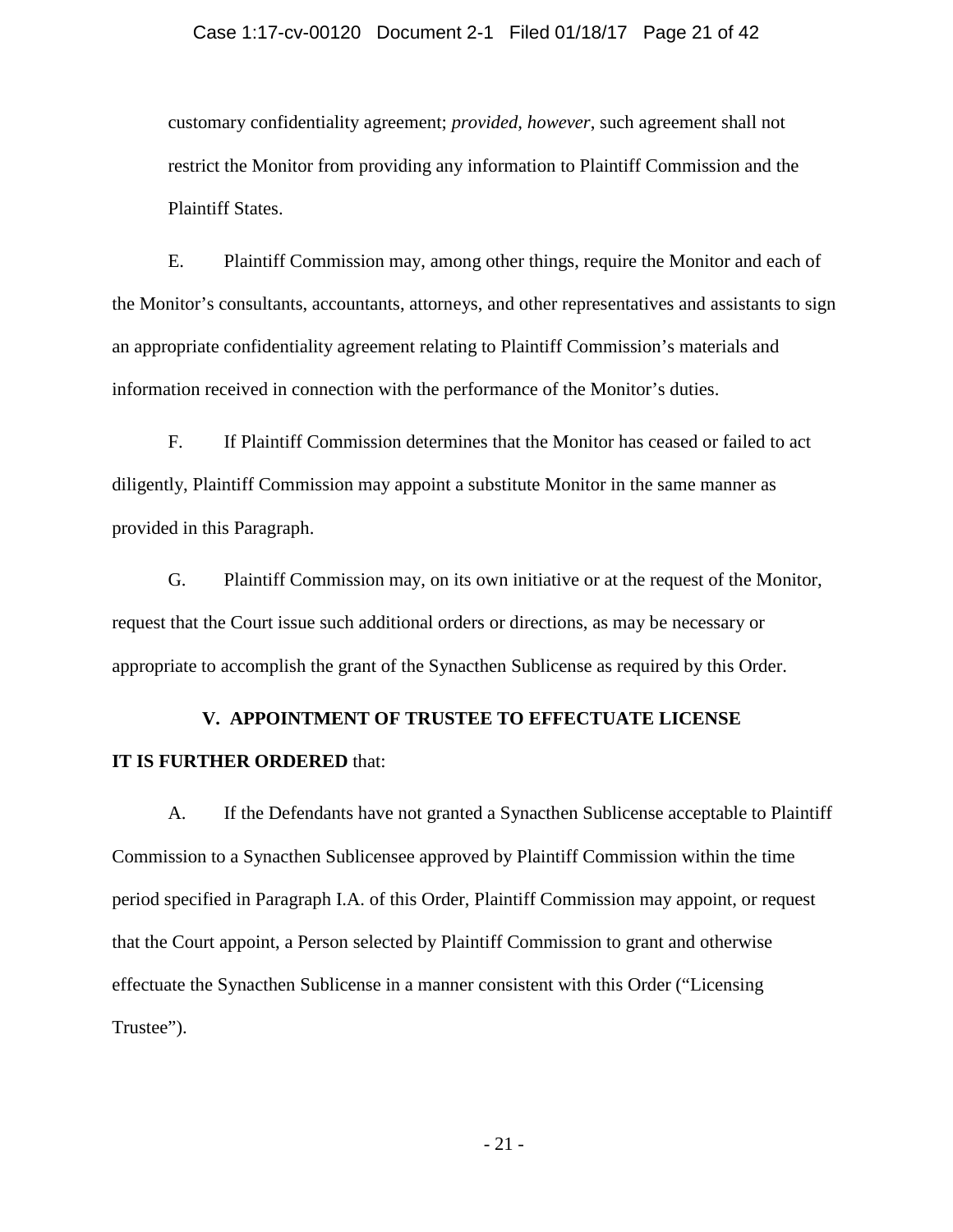# Case 1:17-cv-00120 Document 2-1 Filed 01/18/17 Page 22 of 42

 B. Plaintiff Commission shall appoint, or request that the Court appoint, a Licensing Trustee pursuant to procedures similar to those outlined in Appendix B, "Licensing Trustee additional relief that may be available for any failure by the Defendants to comply with this Appointment," for the appointment of a Licensing Trustee in the event one is required. Neither the appointment of a Licensing Trustee nor a decision not to appoint a Licensing Trustee under this Paragraph shall preclude Plaintiff Commission, or the Court, from seeking or ordering Order.

# **VI. REPORTING REQUIREMENTS**

# **IT IS FURTHER ORDERED** that:

 A. Defendants shall submit to Plaintiff Commission and each of the Designated State Representatives a verified written report setting forth in detail the manner and form in which Defendants intend to comply, have complied, and are complying with this Order:

 of the Licensed IP and Manufacturing Technology to the Synacthen Sublicensee; and 1. within sixty (60) days after the date of entry of this Order, and every sixty (60) days thereafter until Defendants have (i) completed their obligations to grant the Synacthen Sublicense to the Synacthen Sublicensee, and (ii) fully provided the Licensed IP and Manufacturing Technology to the Synacthen Sublicensee. Defendants shall submit at the same time a copy of these reports of compliance with this Order to the Monitor, if any Monitor has been appointed. Defendants shall include in these reports, among other things that are required from time to time, a full description of all efforts being made to comply with the Order, including: (i) a detailed description of all substantive contacts, negotiations, or recommendations related to any potential grantee of the Synacthen Sublicense, and the grant of the Synacthen Sublicense, and (ii) provision

 $-22-$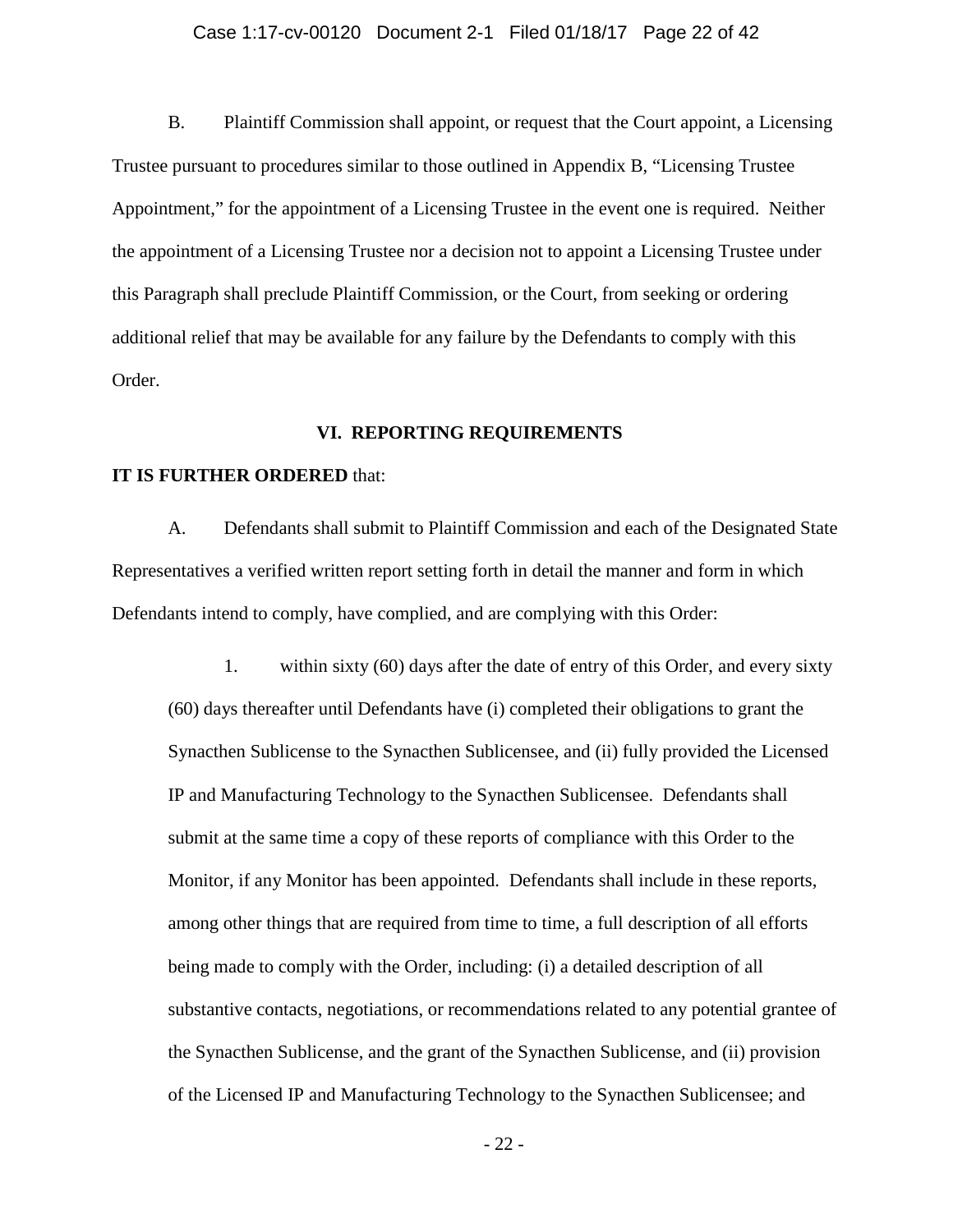### Case 1:17-cv-00120 Document 2-1 Filed 01/18/17 Page 23 of 42

 the one-year period immediately preceding the report or the full calendar or fiscal year 2. on the first anniversary of the date of entry of this Order, and annually thereafter for nine (9) years on the anniversary of the date of entry of this Order, and at other times as Plaintiff Commission may require. Defendants shall also include in these annual reports of compliance with the Order a list containing (i) all of Defendants' products that contain adrenocorticotropic hormone (whether synthetic or otherwise) and (ii) total sales in units and dollars in the United States of each of these products for either that immediately precedes the report.

B. Defendants shall submit each report required under this paragraph to the Secretary of Plaintiff Commission and each of the Designated State Representatives and shall send an electronic copy of each report to the Compliance Division of the Bureau of Competition of Plaintiff Commission at bccompliance@ftc.gov.

### **VII. CHANGE OF CORPORATE CONTROL**

**IT IS FURTHER ORDERED** that Defendants shall notify Plaintiff Commission and each of the Designated State Representatives at least thirty (30) days prior to:

A. any proposed dissolution of Mallinckrodt ARD Inc. or Mallinckrodt plc;

 B. any proposed acquisition, merger, or consolidation of Mallinckrodt ARD Inc. or Mallinckrodt plc; or

 creation, sale or dissolution of subsidiaries, if such change might affect the compliance C. any other change in a Defendant, including, but not limited to, assignment and the obligations arising out of this Order.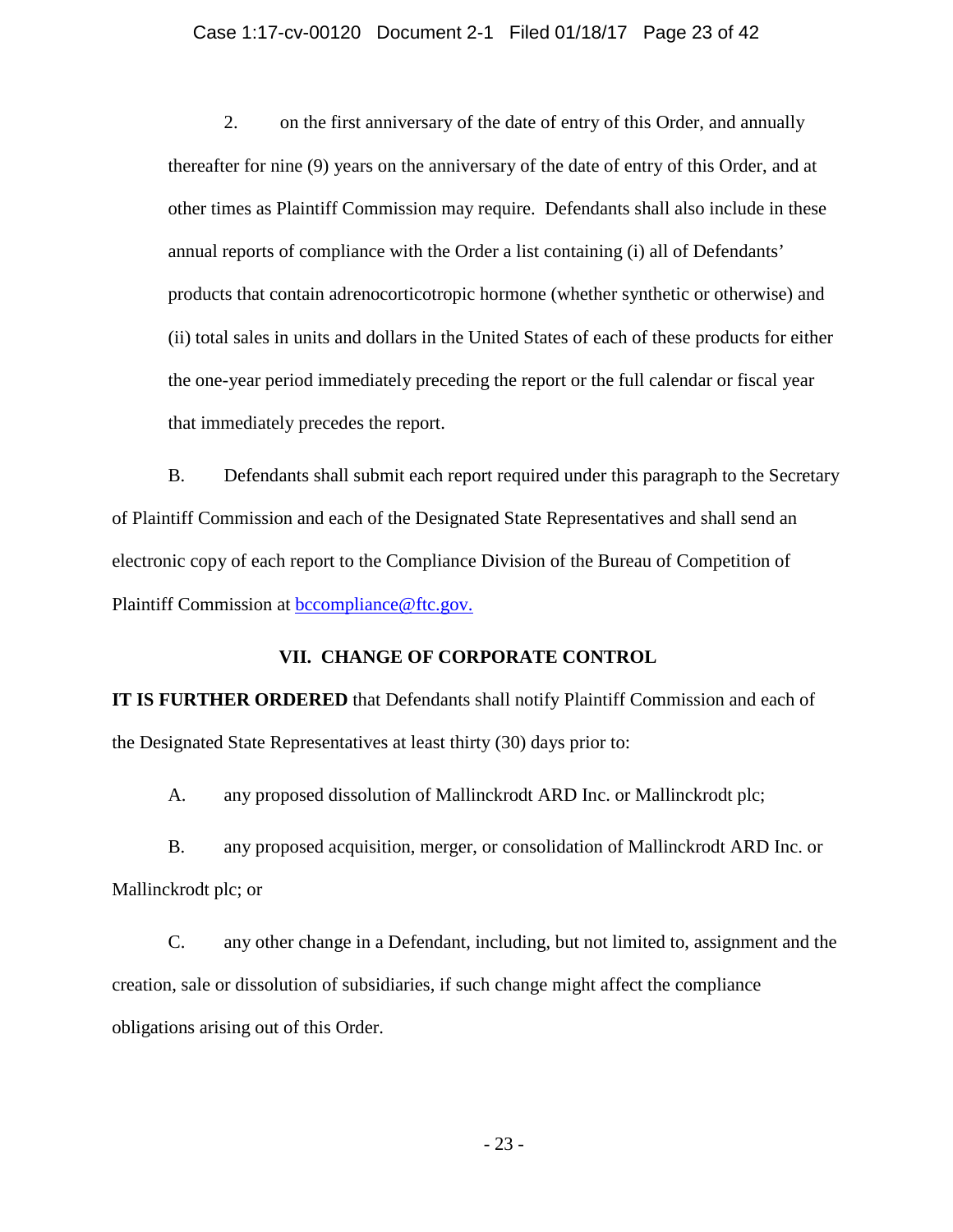# Case 1:17-cv-00120 Document 2-1 Filed 01/18/17 Page 24 of 42

D. Defendants shall submit any notice required under this paragraph to the Secretary of Plaintiff Commission and each Designated State Representative, and shall send an electronic copy of the notification to the Compliance Division of the Bureau of Competition of Plaintiff Commission at bccompliance@ftc.gov.

# **VIII. ACCESS TO INFORMATION**

# **IT IS FURTHER ORDERED** that:

A. For the purpose of determining or securing compliance with this Order, subject to any legally recognized privilege, and upon written request and upon five (5) days' notice to a Defendant made to its principal United States offices, registered office of its United States subsidiary, or its headquarters address, each Defendant shall, without restraint or interference, permit any duly authorized representative of Plaintiff Commission or of a Designated State Representative:

 1. access, during business office hours of that Defendant and in the presence services shall be provided by that Defendant at the request of the requesting authorized of counsel, to all facilities and access to inspect and copy all books, ledgers, accounts, correspondence, memoranda, and all other records and documents in the possession or under the control of that Defendant related to compliance with this Order, which copying representative(s) and at the expense of that Defendant; and

2. to interview officers, directors, or employees of that Defendant, who may have counsel present, regarding such matters.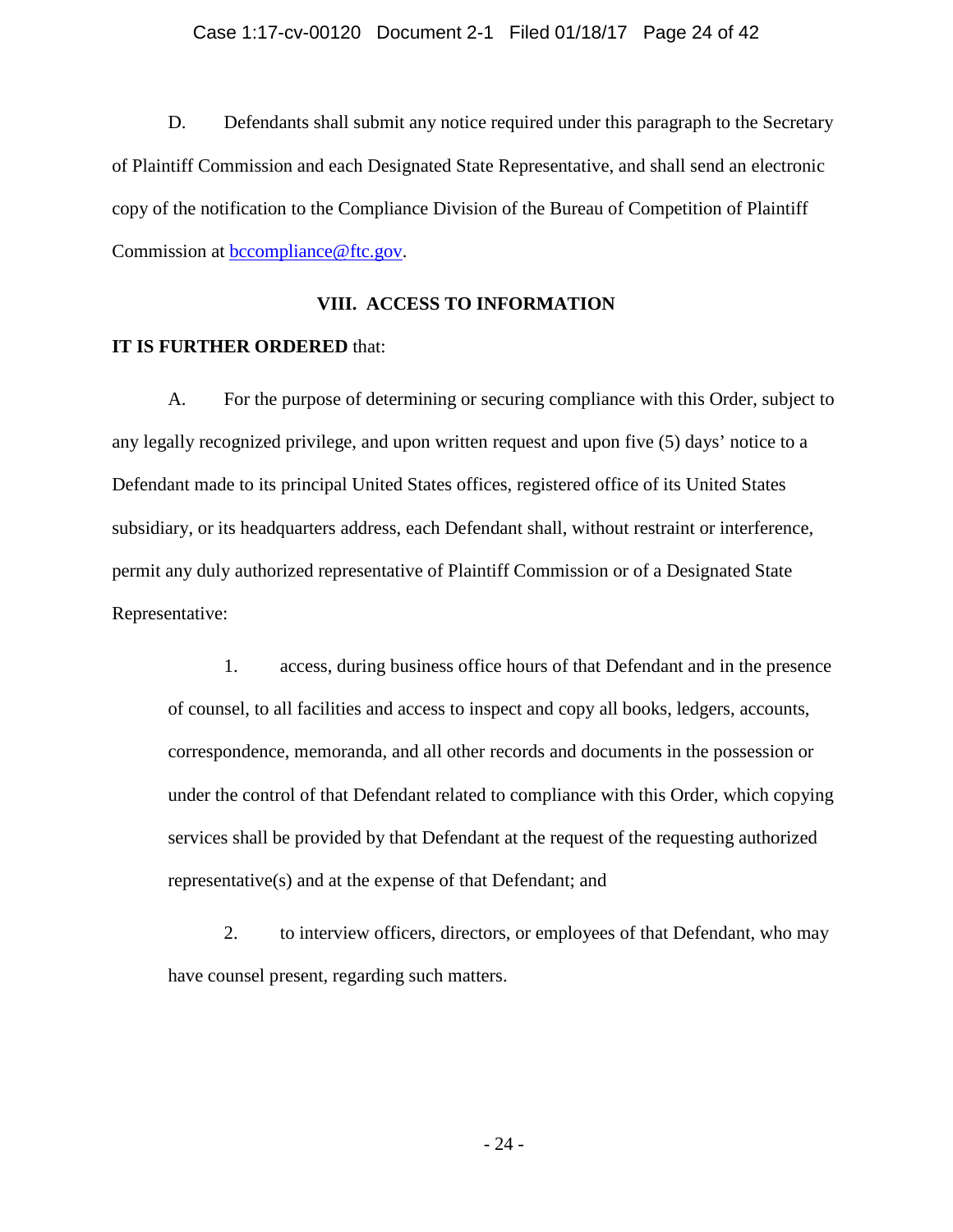# **IX. RETENTION OF JURISDICTION**

**IT IS FURTHER ORDERED** that this Court shall retain jurisdiction of this matter for purposes

of construction, modification, and enforcement of this Order.

# **X. EXPIRATION OF ORDER**

**IT IS FURTHER ORDERED** that this Order shall expire ten (10) years after the date it is

entered.

# **XI. DISMISSAL AND COSTS**

This action shall be dismissed with prejudice.

**SO ORDERED** this \_\_\_\_\_\_\_day of \_\_\_\_\_\_\_\_, 2017.

\_\_\_\_\_\_\_\_\_\_\_\_\_\_\_\_\_\_\_\_\_\_\_\_\_\_\_\_\_\_\_ The Honorable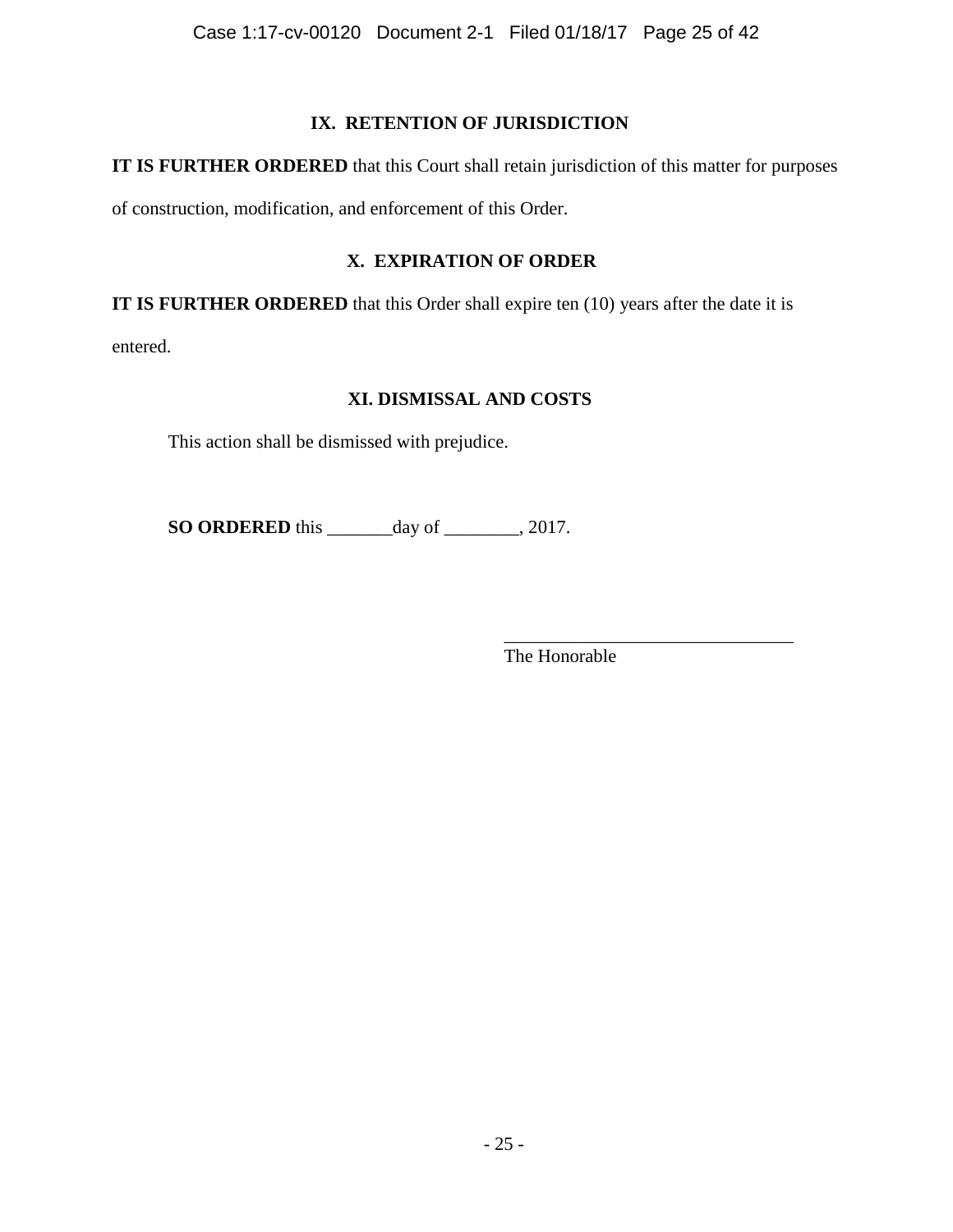$\bar{\alpha}$ 

Date:  $1/7/2017$ 

Michael R. Moiseyev Assistant Director Mergers 1 Division Bureau of Competition Federal Trade Commission FOR PLAINTIFF FEDERAL TRADE COMMISSION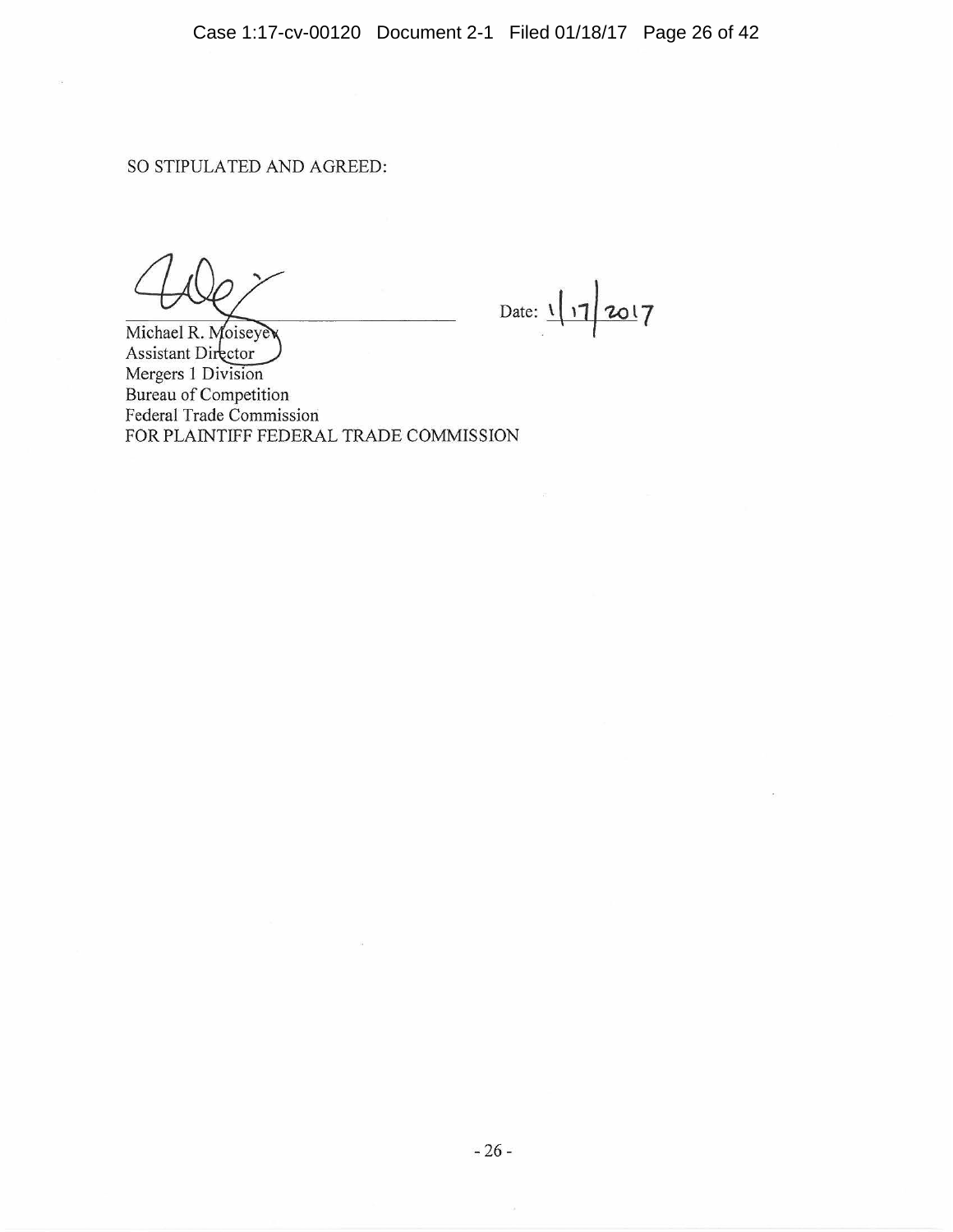Date:  $1 - 17 - 17$ 

Clyde E. Sniffen Jr. Chief Assistant Attorney General Alaska Department of Law FOR PLAINTIFF THE STATE OF ALASKA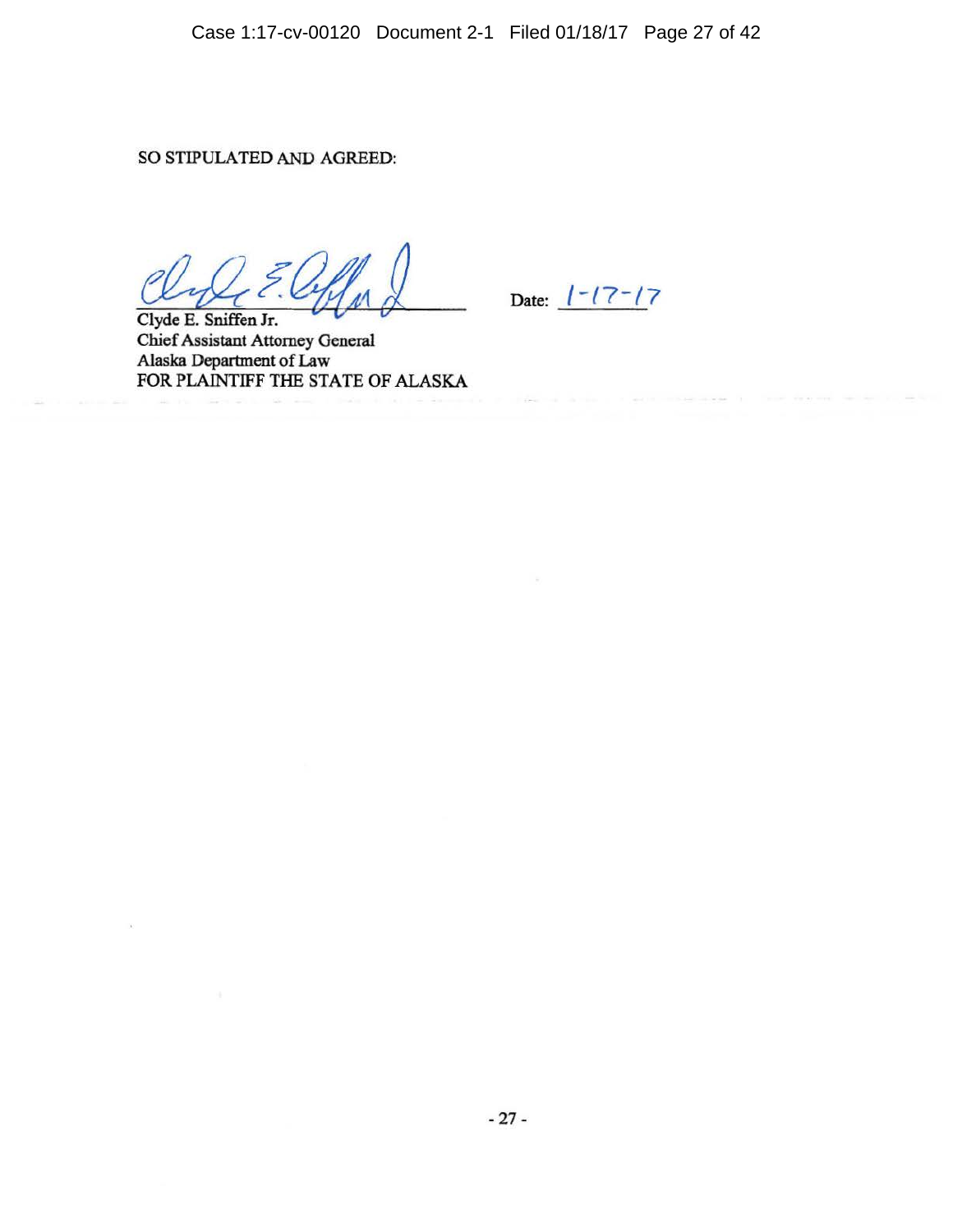Case 1:17-cv-00120 Document 2-1 Filed 01/18/17 Page 28 of 42

# SO STIPULATED AND AGREED:

<u>Allen & Cooper Date: 1/17/17</u> ,,

Assistant Antitrust Attorney General Chief, Antitrust Division Office of the Attorney General, State of Maryland FOR PLAINTIFF THE STATE OF MARYLAND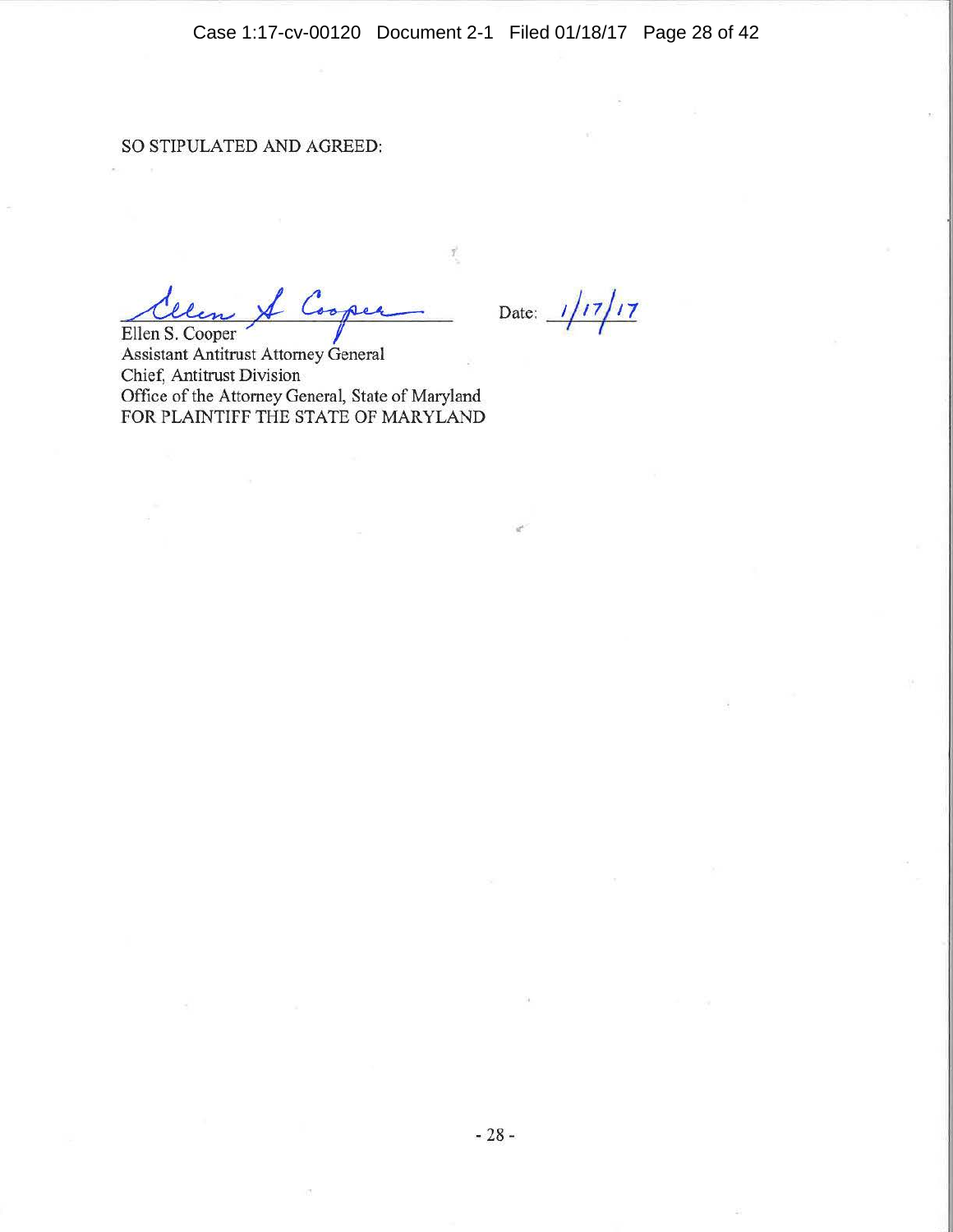Beau Buffier Chief, Antitryst Bureau New York State Office of the Attorney General FOR PLAINTIFF THE STATE OF NEW YORK

Date:  $\overline{J}$ *AN*  $17, 2017$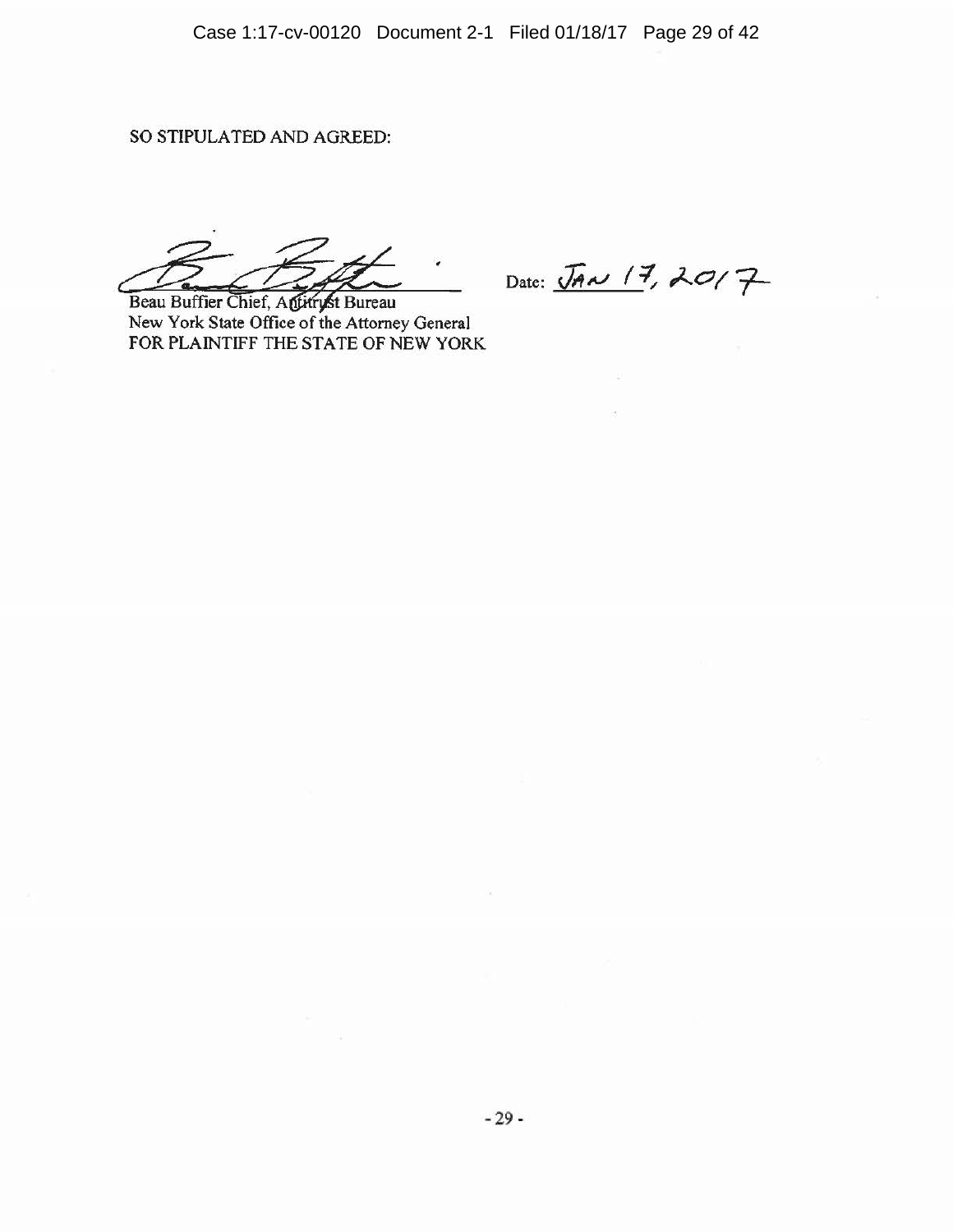Date: 1118/17

William J. Shieber Assistant Attorney General Office of the Attorney General of Texas FOR PLAINITIFF THE STATE OF TEXAS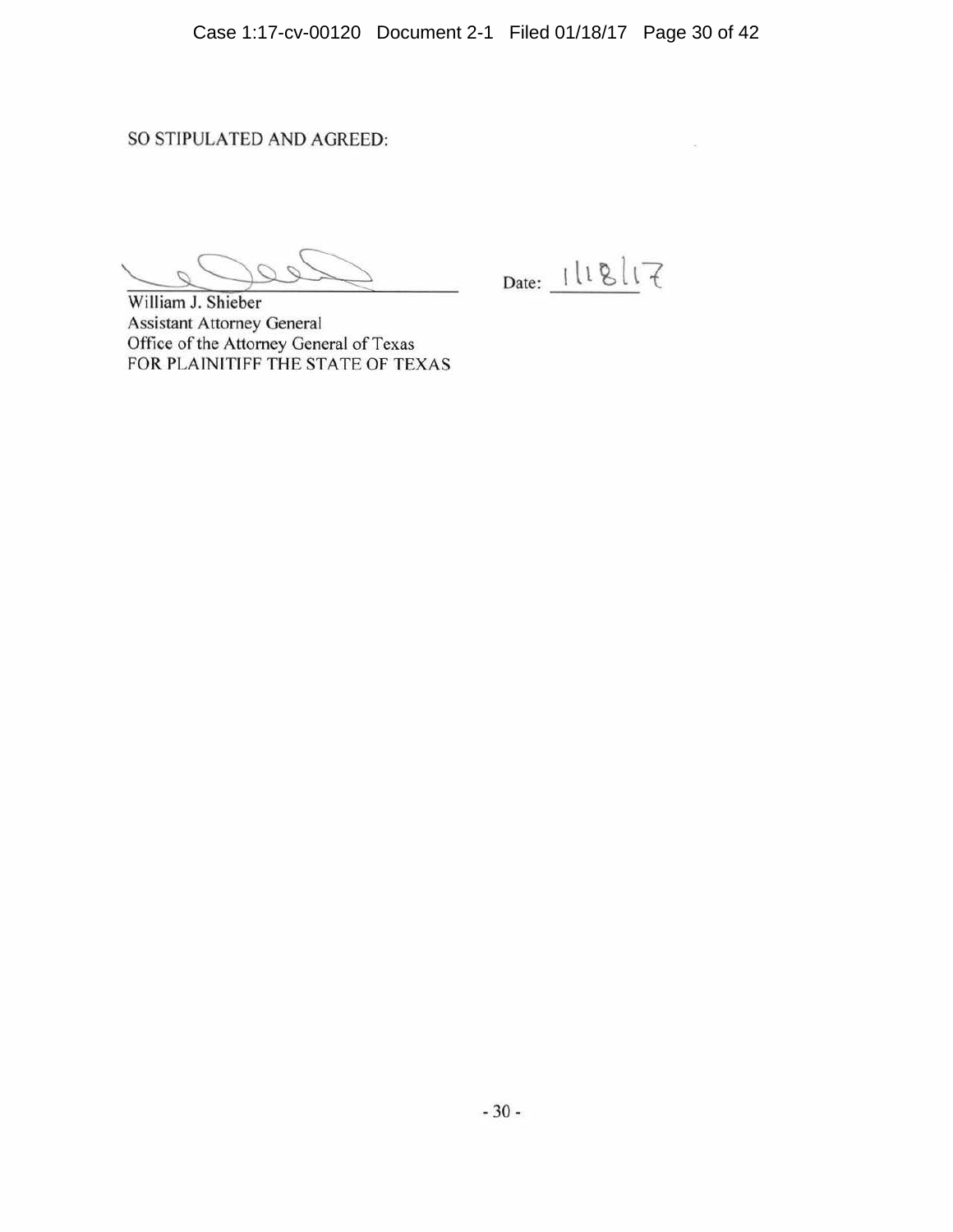Wodit MARAN

Date: *Ol|17/ 2017* 

Luminita Nodit Assistant Attorney General Washington State Office of the Attorney General FOR PLAINITIFF THE STATE OF WASHINGTON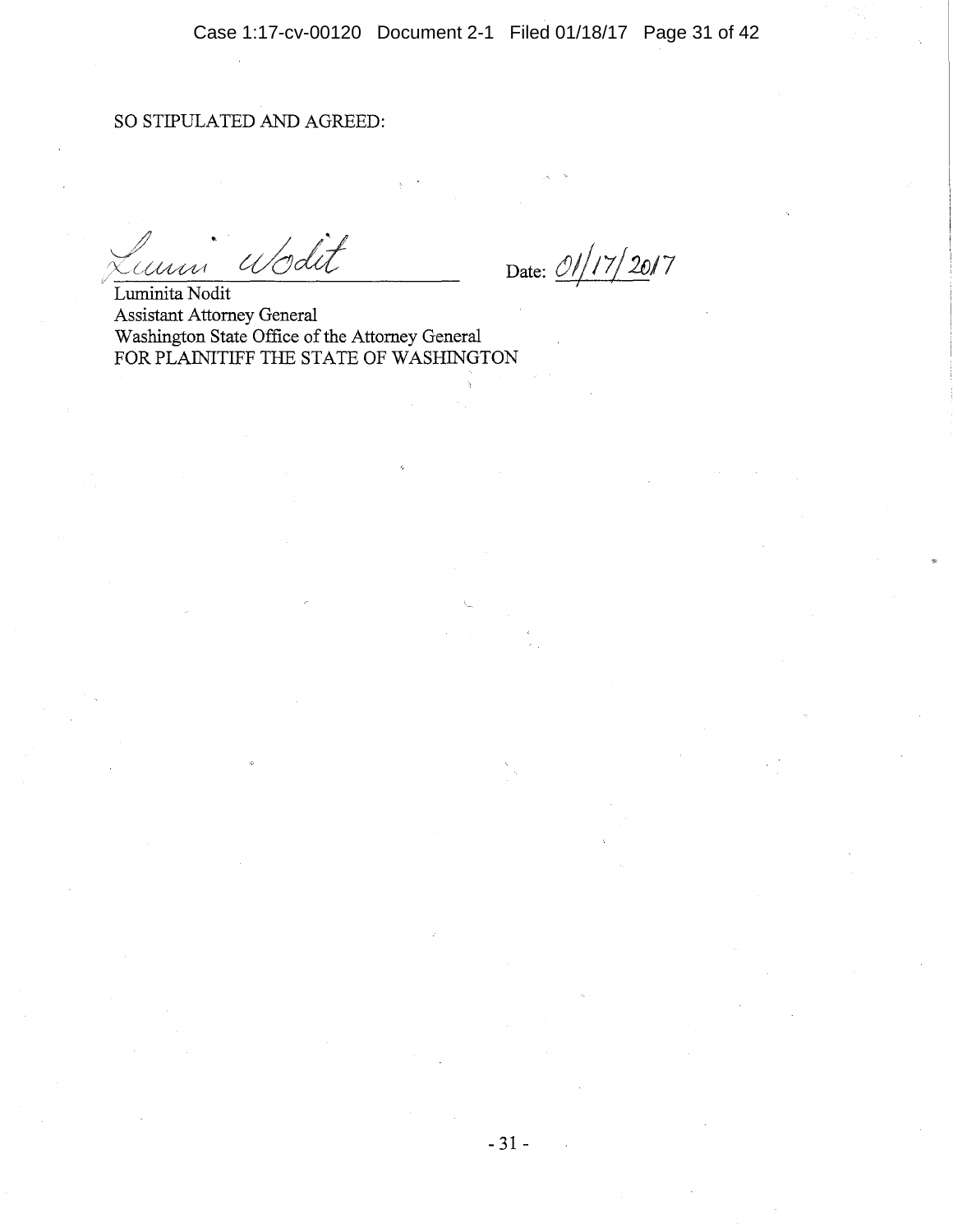Case 1:17-cv-00120 Document 2-1 Filed 01/18/17 Page 32 of 42

 $1 - a$ I how

Date: \_\_\_\_\_\_\_\_\_\_

Kathleen A. Schaefer \) President of Mallinckrodt ARD Inc. FOR DEFENDANT MALLINCKRODT ARD INC.

Date:

COUNSEL FOR DEFENDANT MALLINCKRODT ARD INC.

Date: - - -

Mark Trudeau President and CEO of Mallinckrodt pie FOR DEFENDANT MALLINCKRODT PLC

Date: ----

COUNSEL FOR DEFENDANT MALLINCKRODT PLC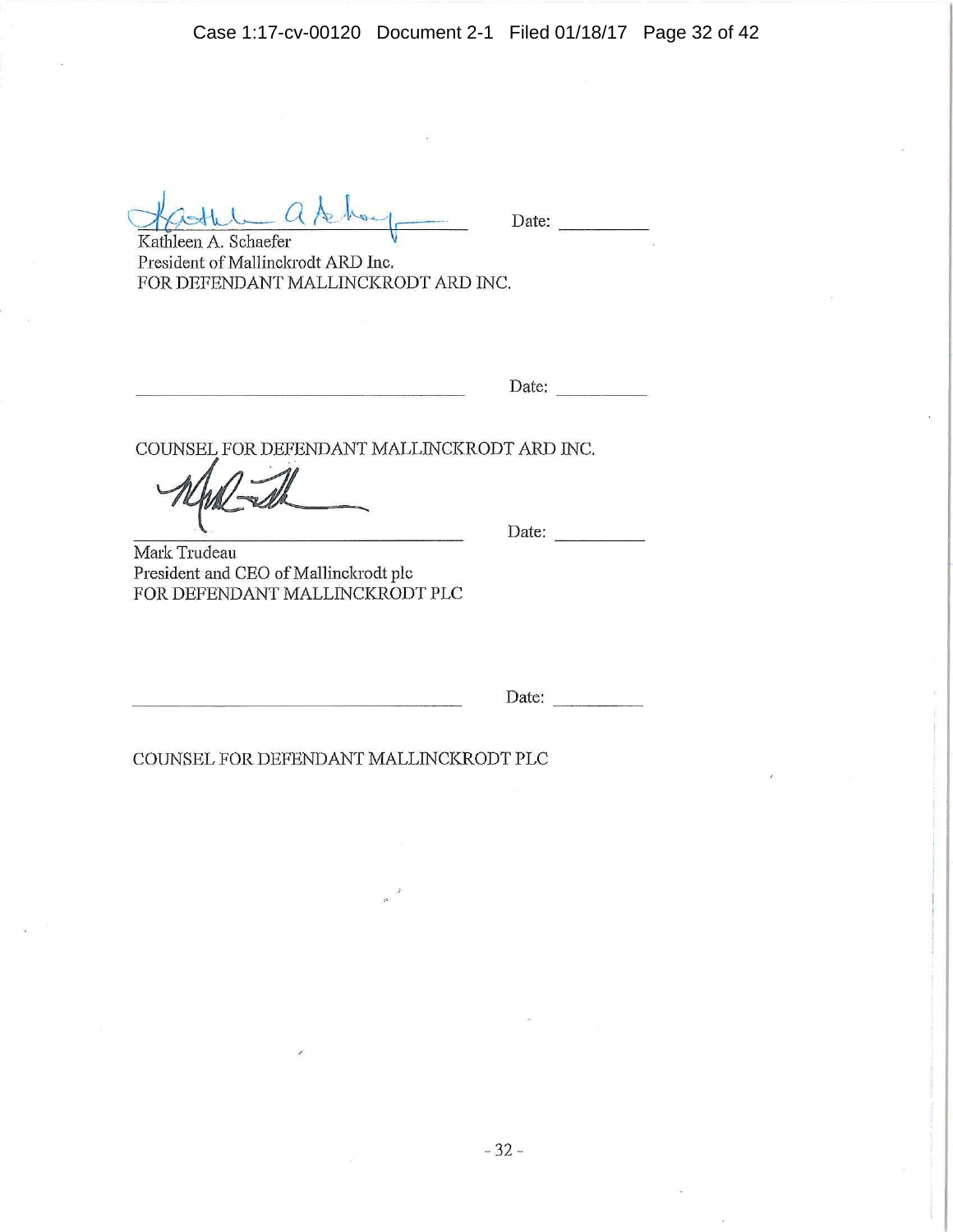..

# SO STIPULATED AND AGREED:

|                                                                                                   | Date: |
|---------------------------------------------------------------------------------------------------|-------|
| Kathleen A. Schaefer<br>President of Mallinckrodt ARD Inc.<br>FOR DEFENDANT MALLINCKRODT ARD INC. |       |
| <b>¢eorge S. Cary</b>                                                                             | Date: |
| Cleary Gottlieb Steen & Hamilton LLP<br>COUNSEL FOR DEFENDANT/MALLINCKRODT ARD INC.               |       |
|                                                                                                   |       |
|                                                                                                   | Date: |
| Mark Trudeau<br>President and CEO of Mallinckrodt plc<br>FOR DEFENDANT MALLINCKRODT PLC           |       |
|                                                                                                   |       |

Date:  $1/17/12$ ens  $\overline{\mathcal{M}}$ George S. Cary

Core 5. Cary<br>Cleary Gottlieb Steen & Hamilton LLP<br>COUNSEL FOR DEFENDANT MALI INCKRODT PLC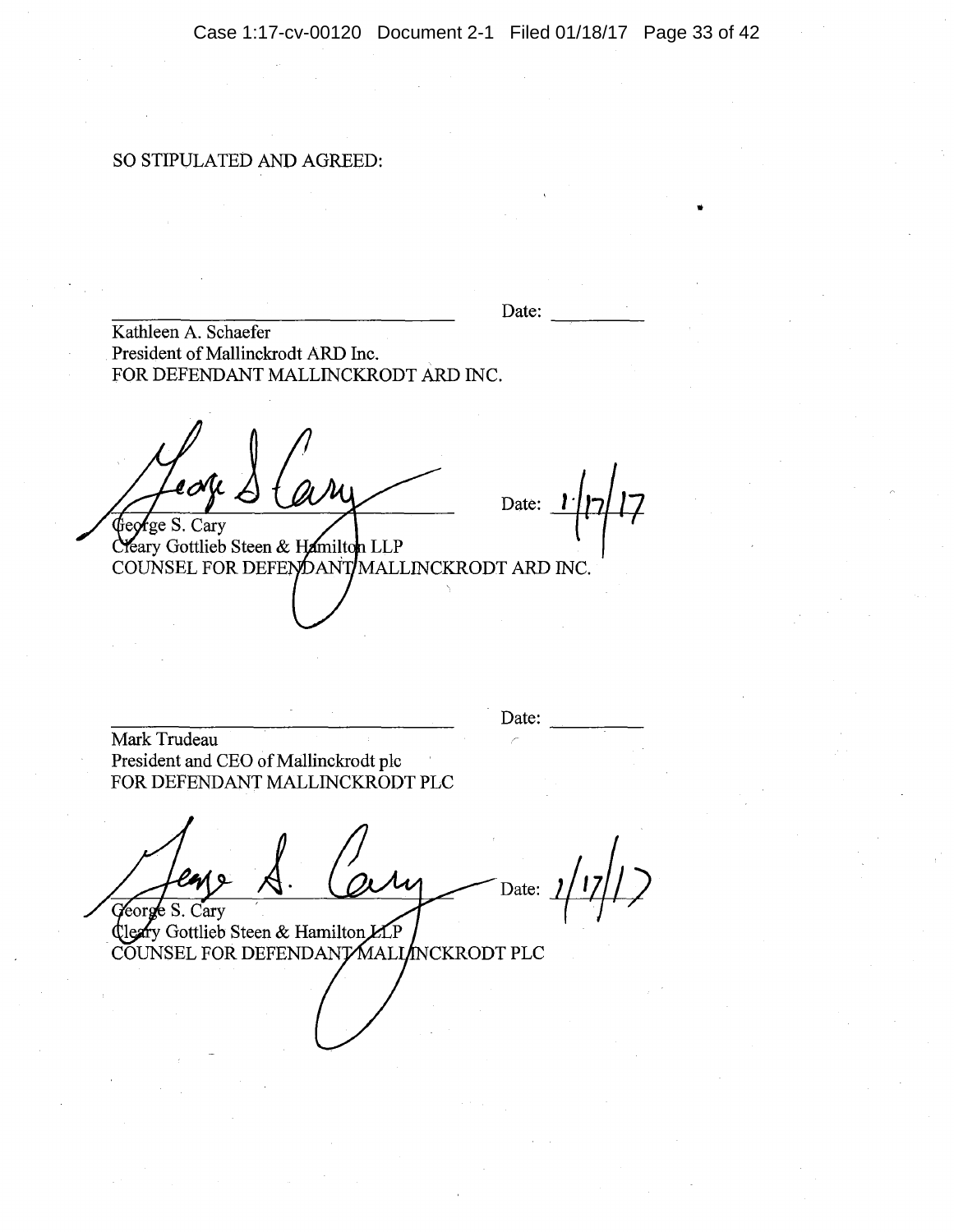FTC et al v. Mallinckrodt et al.

Confidential Appendix A

Synacthen License Agreement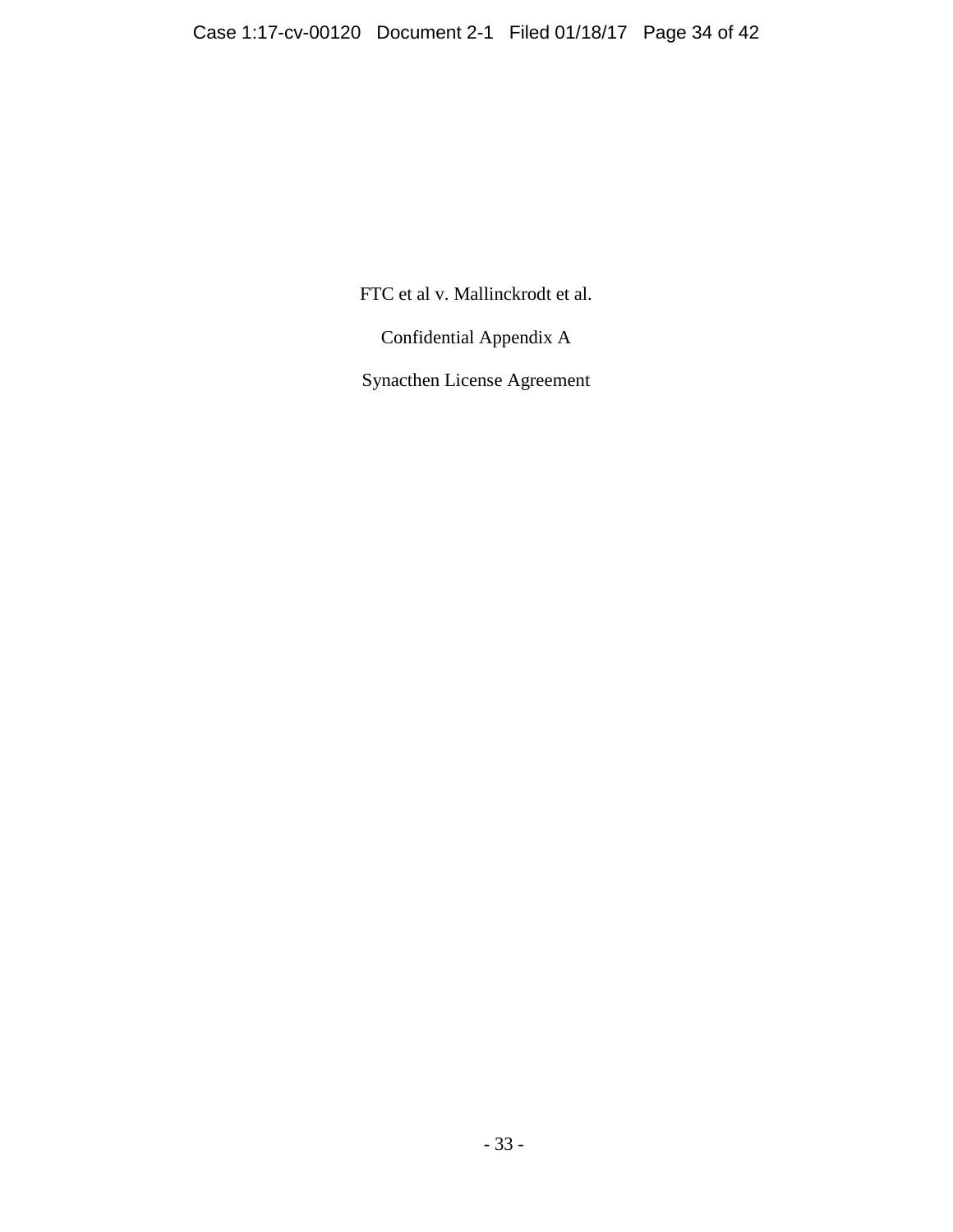FTC et al v. Mallinckrodt et al.

Appendix B

Licensing Trustee Appointment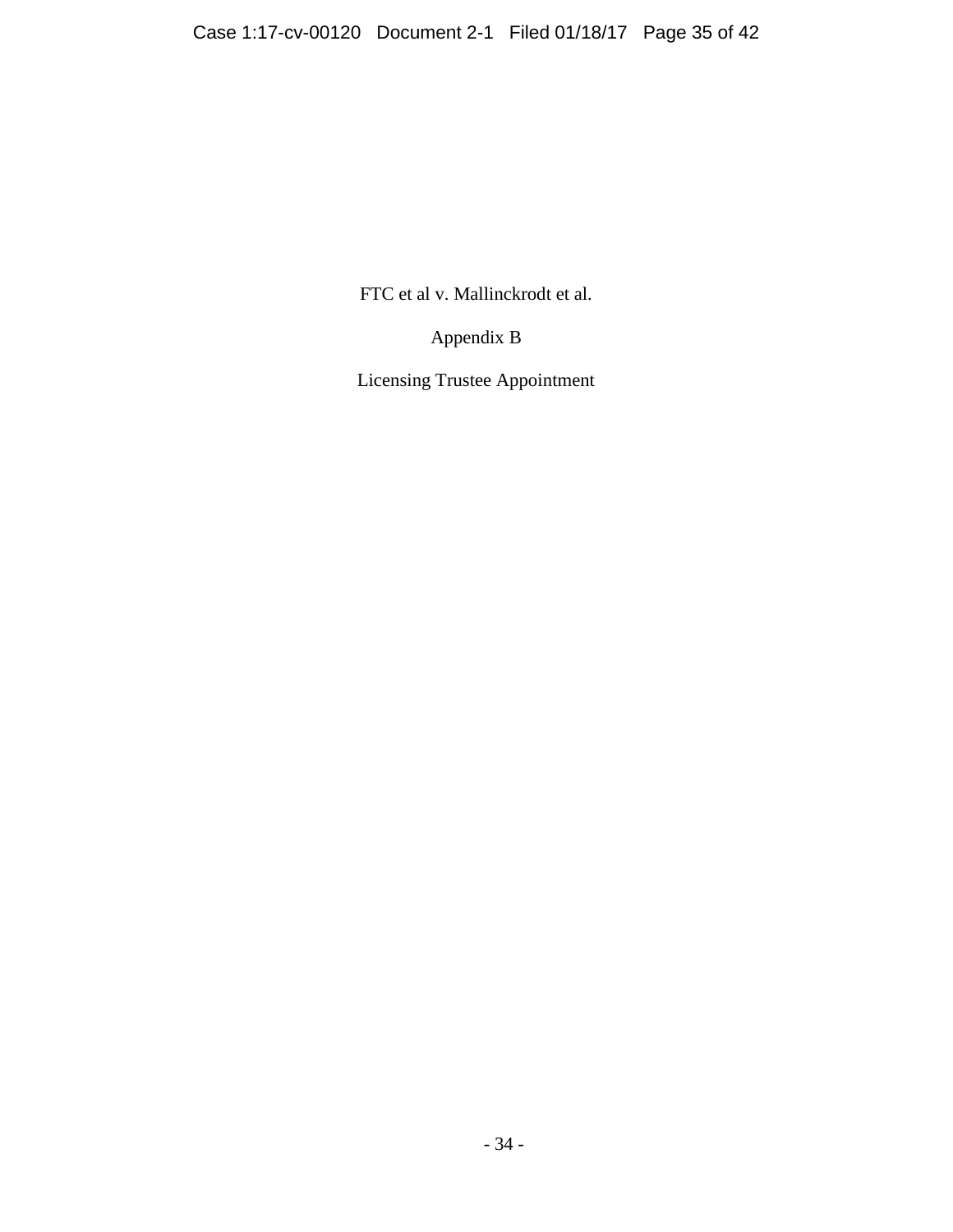# Case 1:17-cv-00120 Document 2-1 Filed 01/18/17 Page 36 of 42

Appendix B to Stipulated Order for Permanent Injunction and Equitable Monetary Relief

# LICENSING TRUSTEE APPOINTMENT

 A. In the event Plaintiff Commission, or the Court, determines to appoint a Licensing unreasonably withheld. The Licensing Trustee shall be an attorney licensed to practice before Trustee. Trustee pursuant to Paragraph V of this Order to grant and otherwise effectuate the Synacthen Sublicense in a manner consistent with this Order, Plaintiff Commission shall select the Licensing Trustee, subject to the consent of the Defendants, which consent shall not be the United States Patent and Trademark Office with expertise in licensing pharmaceutical intellectual property or other Person that possesses equivalent expertise, credentials, skills, and experience. If the Defendants have not opposed, in writing, including the reasons for opposing, the selection of any proposed Licensing Trustee within ten (10) days after notice by the staff of Plaintiff Commission to the Defendants of the identity of any proposed Licensing Trustee, then the Defendants shall be deemed to have consented to the selection of the proposed Licensing

B. No later than ten (10) days after the appointment of a Licensing Trustee, the Defendants shall execute an agreement that, subject to the prior approval of Plaintiff Commission, in its sole discretion, transfers to the Licensing Trustee all rights and powers necessary to permit the Licensing Trustee to grant and otherwise effectuate the Synacthen Sublicense required by this Order.

C. If a Licensing Trustee is appointed by Plaintiff Commission, or the Court, pursuant to Paragraph V of the Order, the Defendants shall consent to the following terms and conditions regarding the Licensing Trustee's powers, duties, authority, and responsibilities: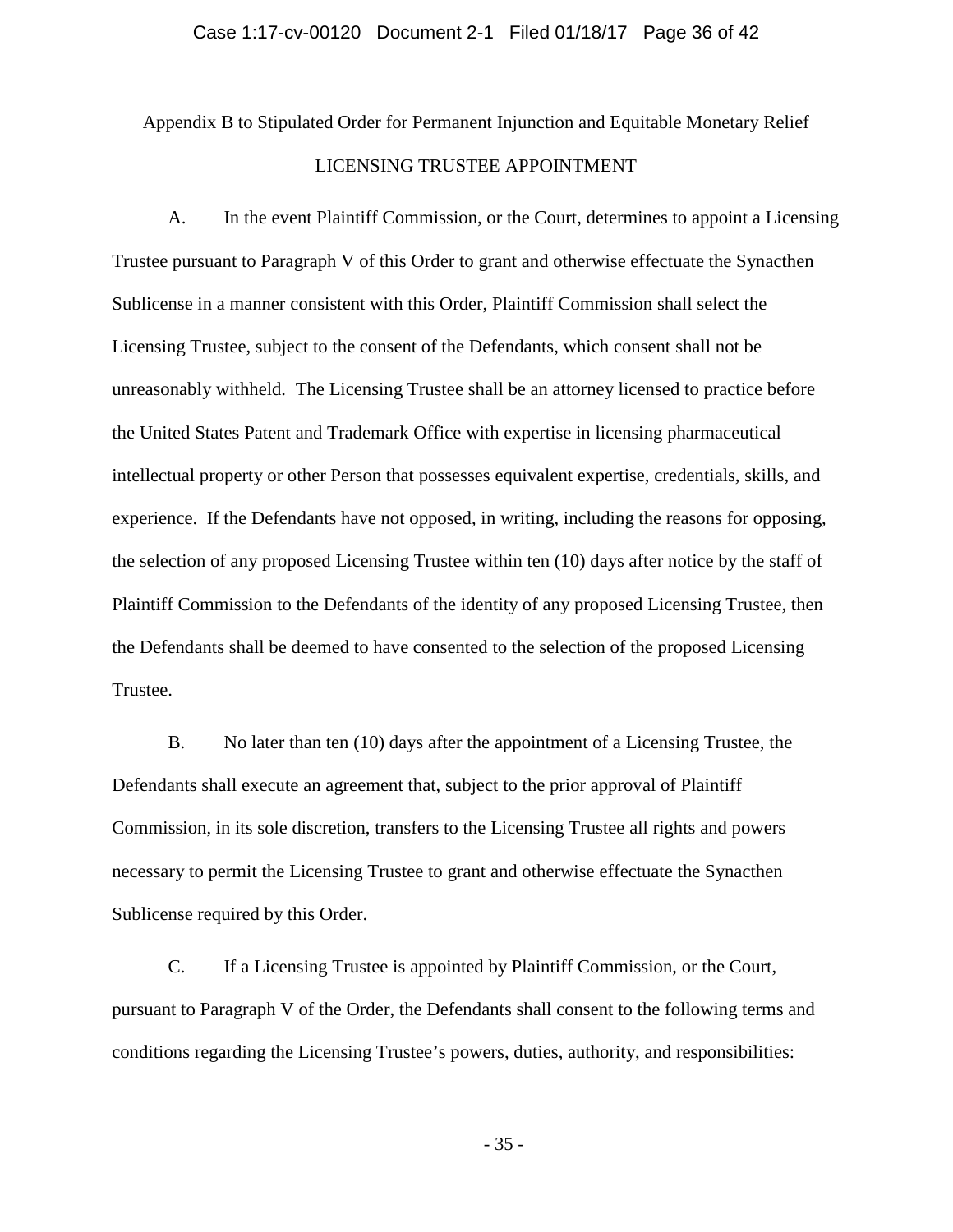### Case 1:17-cv-00120 Document 2-1 Filed 01/18/17 Page 37 of 42

 discretion, the Licensing Trustee shall have the exclusive power and authority to assign, grant, license, divest, transfer, deliver or otherwise convey the relevant assets and/or 1. Subject to the prior approval of Plaintiff Commission, in its sole rights that are required to be licensed, assigned, granted, divested, transferred, delivered or otherwise conveyed by the Synacthen Sublicense pursuant to this Order;

 sublicense grant and related transactions, which shall be subject to the prior approval of 2. The Licensing Trustee shall have twelve (12) months from the date Plaintiff Commission approves the agreement described herein to accomplish the the Commission, in its sole discretion. If, however, at the end of the twelve-month period, the Licensing Trustee has submitted a plan to grant the sublicense or believes that such grant can be achieved within a reasonable time, this period may be extended by Plaintiff Commission, or, in the case of a court-appointed Licensing Trustee, by the Court; *provided, however,* Plaintiff Commission may extend the period only two (2) times;

 the Licensing Trustee's accomplishment of the sublicense grant or related transactions. Any delays caused by Defendants shall extend the Licensing Trustee's time for granting 3. Subject to any demonstrated legally recognized privilege, the Licensing Trustee shall have full and complete access to the personnel, books, records and facilities related to the relevant assets and/or rights that are required to be licensed, assigned, granted, divested, delivered or otherwise conveyed by the Order, or to any other relevant information, as the Licensing Trustee may request. Defendants shall develop such financial or other information as the Licensing Trustee may request and shall cooperate with the Licensing Trustee. Defendants shall take no action to interfere with or impede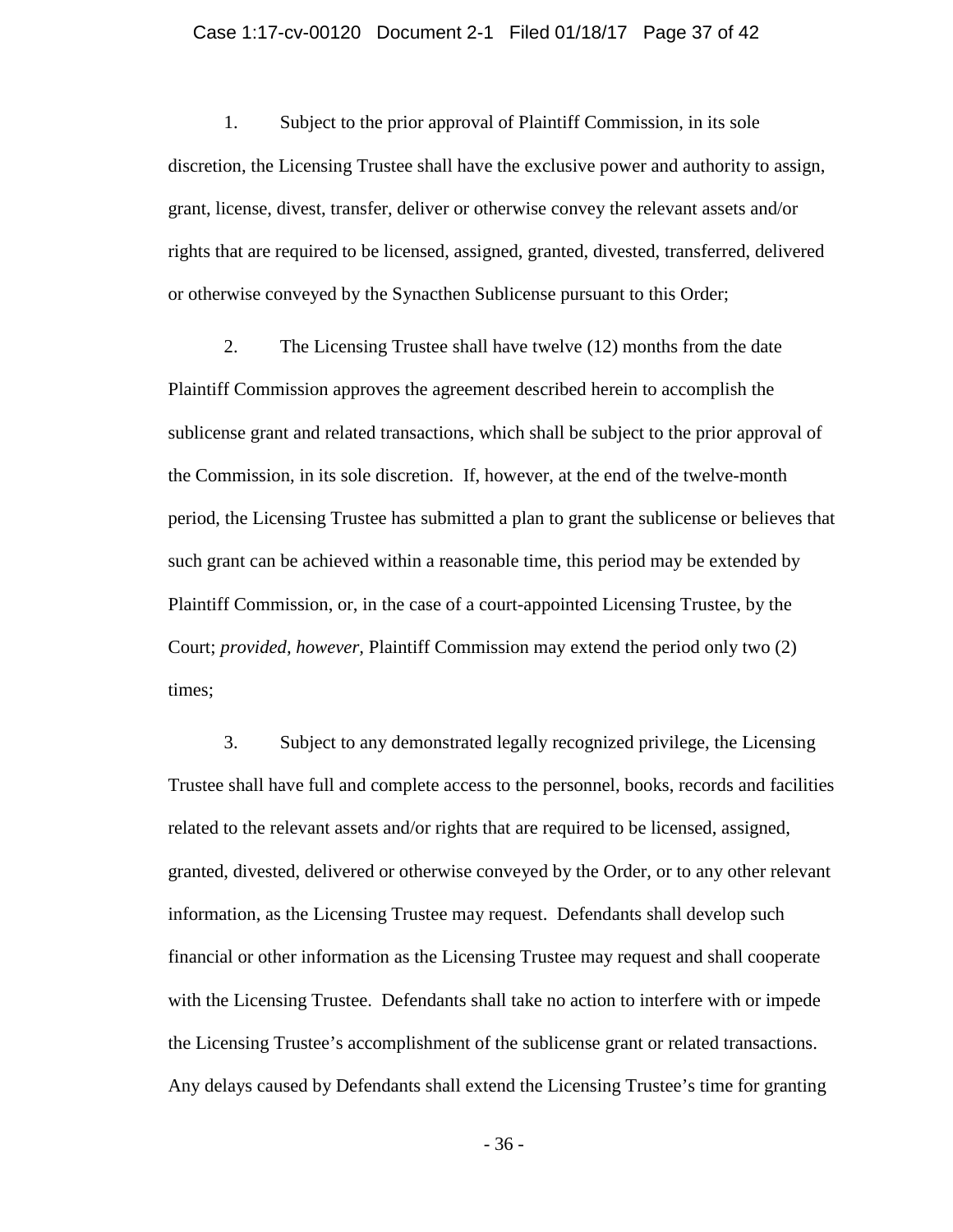# Case 1:17-cv-00120 Document 2-1 Filed 01/18/17 Page 38 of 42

the sublicense under this Paragraph in an amount equal to the delay, as determined by Plaintiff Commission or, for a court-appointed Licensing Trustee, by the Court;

 provided further that the Defendants shall select such entity within five (5) days after 4. The Licensing Trustee shall use commercially reasonable best efforts to negotiate the most favorable price and terms available in the sublicense agreement that is submitted to Plaintiff Commission, subject to the Defendants' absolute and unconditional obligation to grant the Synacthen Sublicense expeditiously and at no minimum price. The Synacthen Sublicense shall be made in the manner and to a grantee as required by this Order; *provided, however,* if the Licensing Trustee receives bona fide offers from more than one potential grantee, and if Plaintiff Commission determines to approve more than one such Person, the Licensing Trustee shall grant the Synacthen Sublicense to the grantee selected by the Defendants from among those approved by Plaintiff Commission; receiving notification of Plaintiff Commission's approval;

5. The Licensing Trustee shall serve, without bond or other security, at the cost and expense of the Defendants, on such reasonable and customary terms and conditions as Plaintiff Commission or the Court may set. The Licensing Trustee shall have the authority to employ, at the cost and expense of Defendants, such consultants, accountants, attorneys, investment bankers, business brokers, appraiser, and other representatives and assistants as are necessary to carry out the Licensing Trustee's duties and responsibilities. The Licensing Trustee shall account for all monies derived from the sublicense grant and all expenses incurred. After approval by Plaintiff Commission and, in the case of a court-appointed Licensing Trustee, by the Court, of the account of the Licensing Trustee, including fees for the Licensing Trustee's services, all remaining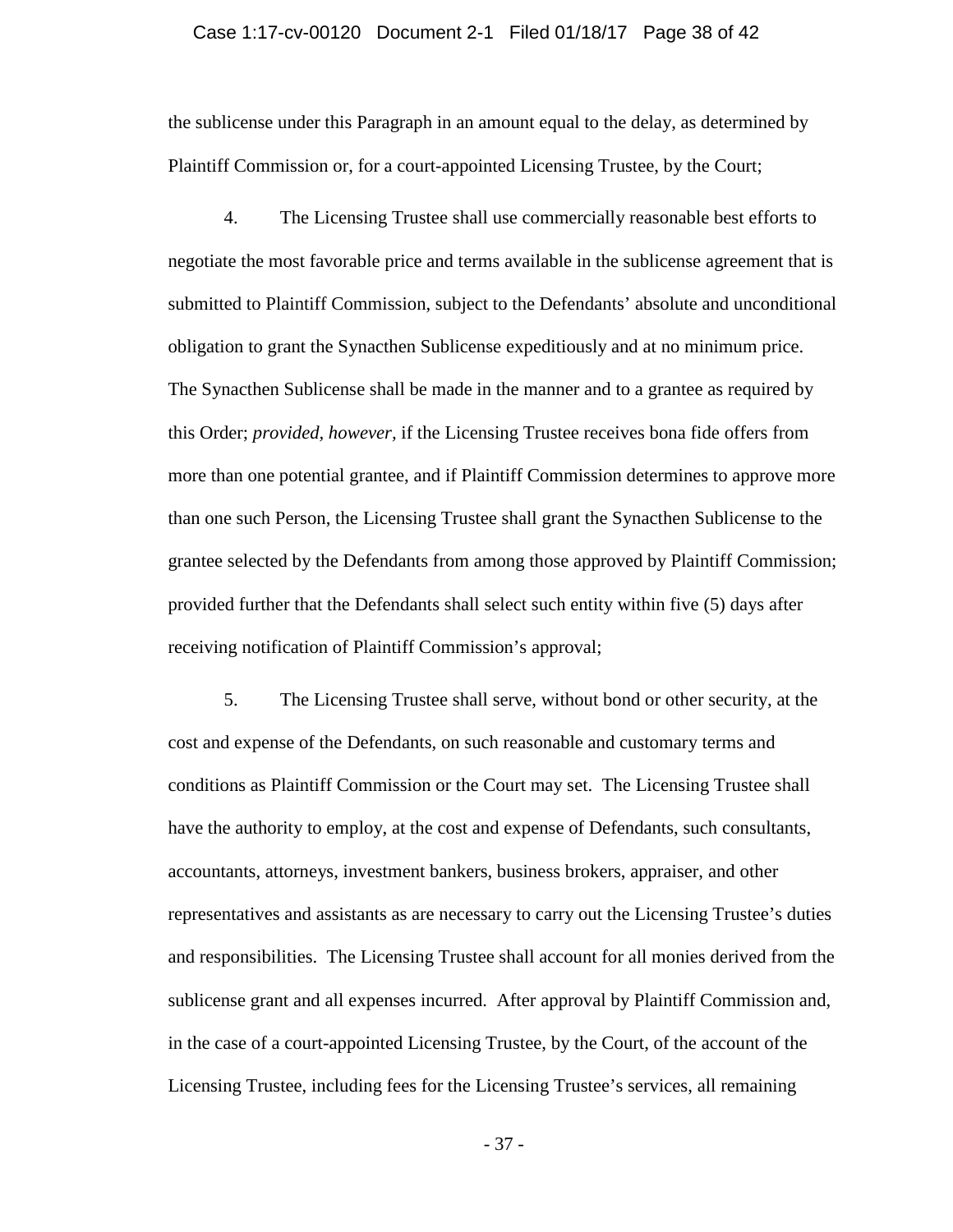# Case 1:17-cv-00120 Document 2-1 Filed 01/18/17 Page 39 of 42

monies shall be paid at the direction of the Defendants, and the Licensing Trustee's power shall be terminated. The compensation of the Licensing Trustee shall be based at least in significant part on a commission arrangement contingent on the successful grant of the Synacthen Sublicense required by this Order;

 6. Defendants shall indemnify the Licensing Trustee and hold the Licensing Trustee harmless against any losses, claims, damages, liabilities, or expenses arising out of, or in connection with, the performance of the Licensing Trustee's duties, including all reasonable fees of counsel and other expenses incurred in connection with the preparation for, or defense of, any claim, whether or not resulting in any liability, except to the extent that such losses, claims, damages, liabilities, or expenses result from gross negligence, willful or wanton acts, or bad faith by the Licensing Trustee;

7. The Licensing Trustee shall have no obligation or authority to operate or maintain the relevant assets and/or rights required to be licensed, assigned, granted, divested, transferred delivered or otherwise conveyed by this Order; *provided, however,*  that the Licensing Trustee appointed pursuant to this Paragraph may be the same Person appointed as Monitor pursuant to the relevant provisions of this Order;

8. The Licensing Trustee shall report in writing to the Defendants and to Plaintiff Commission every sixty (60) days concerning the Licensing Trustee's efforts to accomplish the grant of the Synacthen Sublicense; and

9. Defendants may require the Licensing Trustee and each of the Licensing Trustee's consultants, accountants, attorneys and other representatives and assistants to sign a customary confidentiality agreement; *provided, however,* such agreement shall not restrict the Licensing Trustee from providing any information to Plaintiff Commission.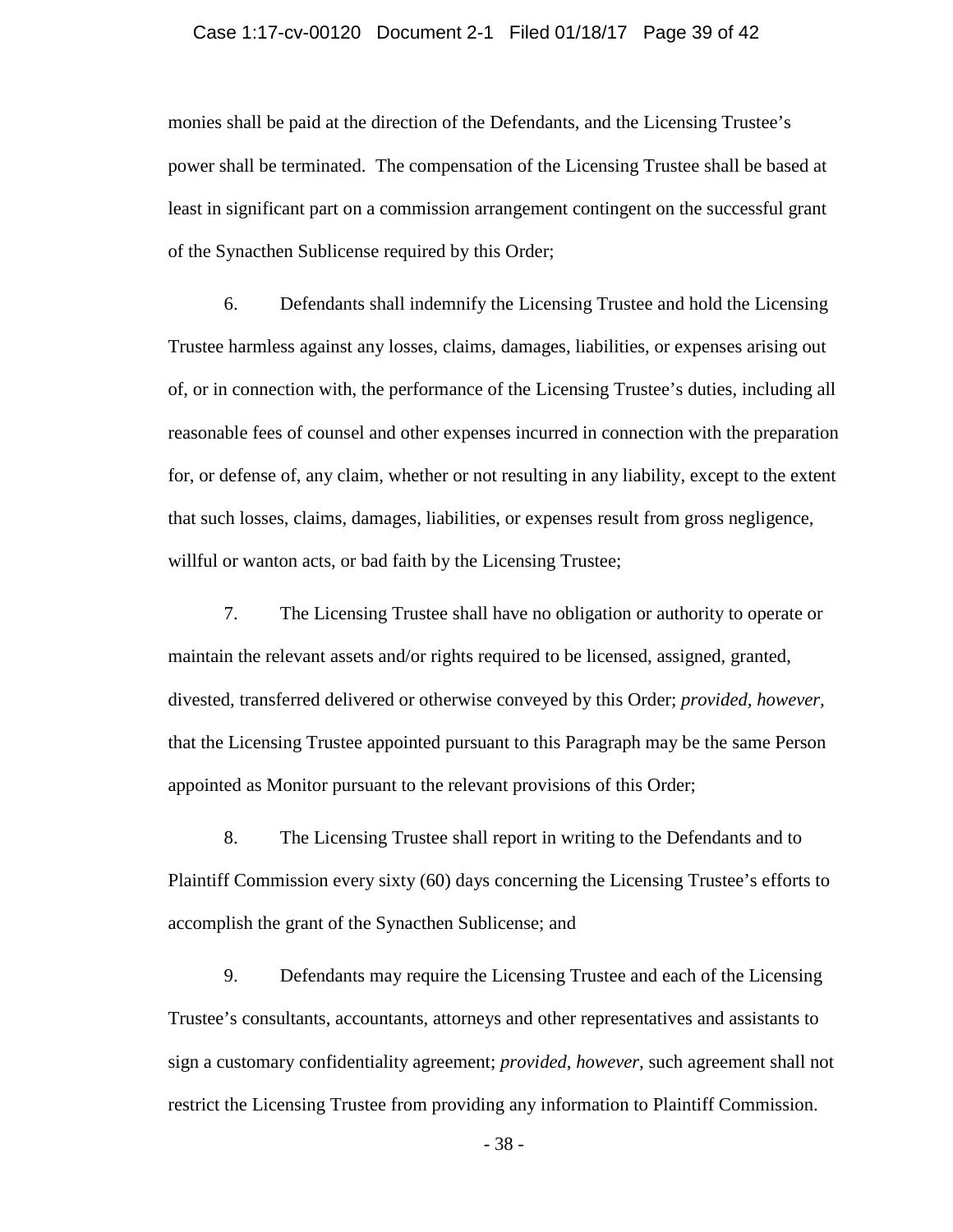# Case 1:17-cv-00120 Document 2-1 Filed 01/18/17 Page 40 of 42

D. Plaintiff Commission may, among other things, require the Licensing Trustee and each of the Licensing Trustee's consultants, accountants, attorneys and other representatives and assistants to sign an appropriate confidentiality agreement related to Plaintiff Commission's materials and information received in connection with the performance of the Licensing Trustee's duties.

 Commission or the Court may appoint a substitute Licensing Trustee in the same manner as E. If Plaintiff Commission, or in the case of a court-appointed Licensing Trustee, the Court, determines that the Licensing Trustee has ceased to act or failed to act diligently, Plaintiff provided in this Paragraph.

 F. Plaintiff Commission may, on its own initiative or at the request of the Licensing Trustee, request that the Court issue such additional orders or directions, as may be necessary or appropriate to accomplish the grant of the Synacthen Sublicense as required by this Order.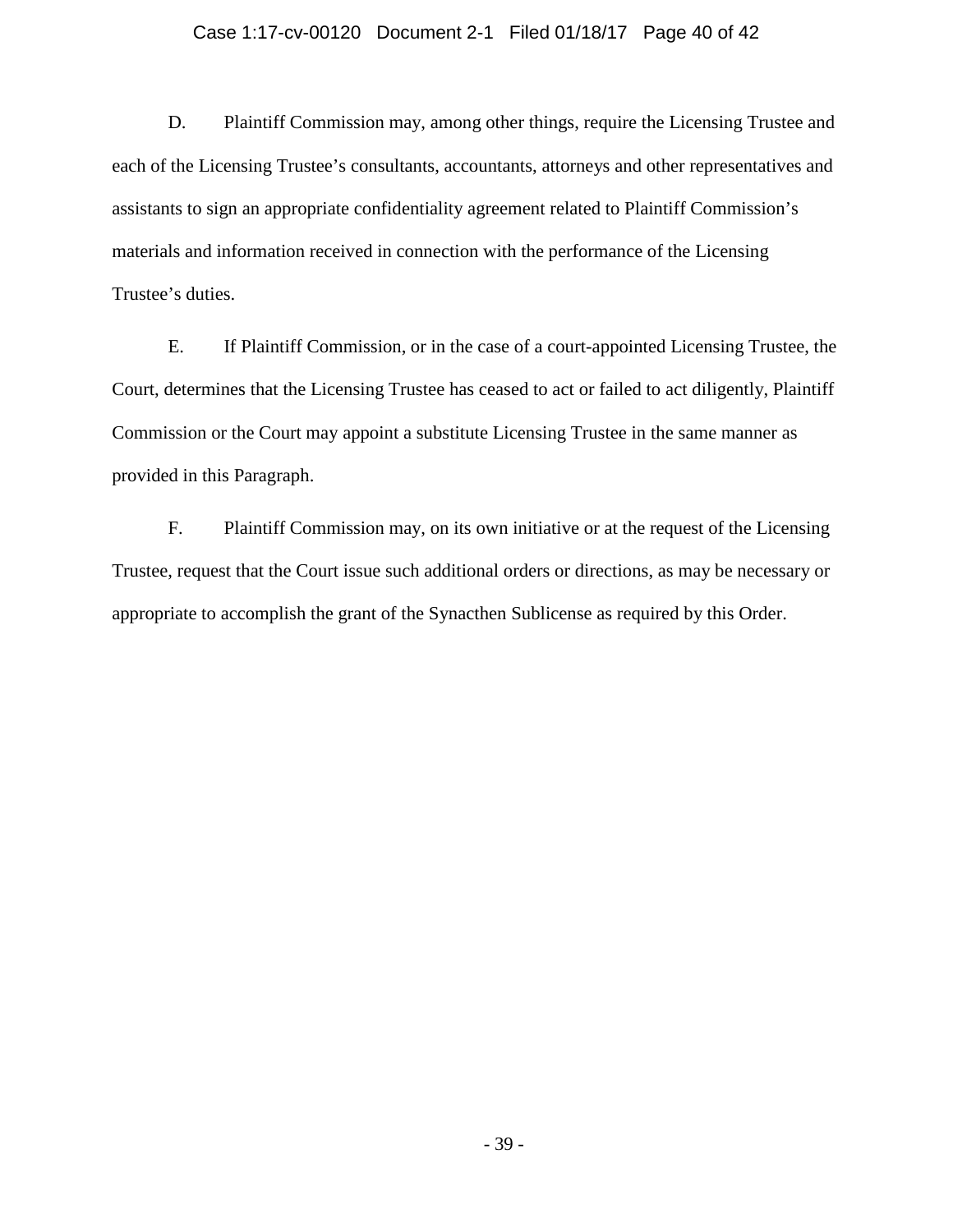FTC et al v. Mallinckrodt et al.

Appendix C

Attorneys' Fees Disbursement Protocol